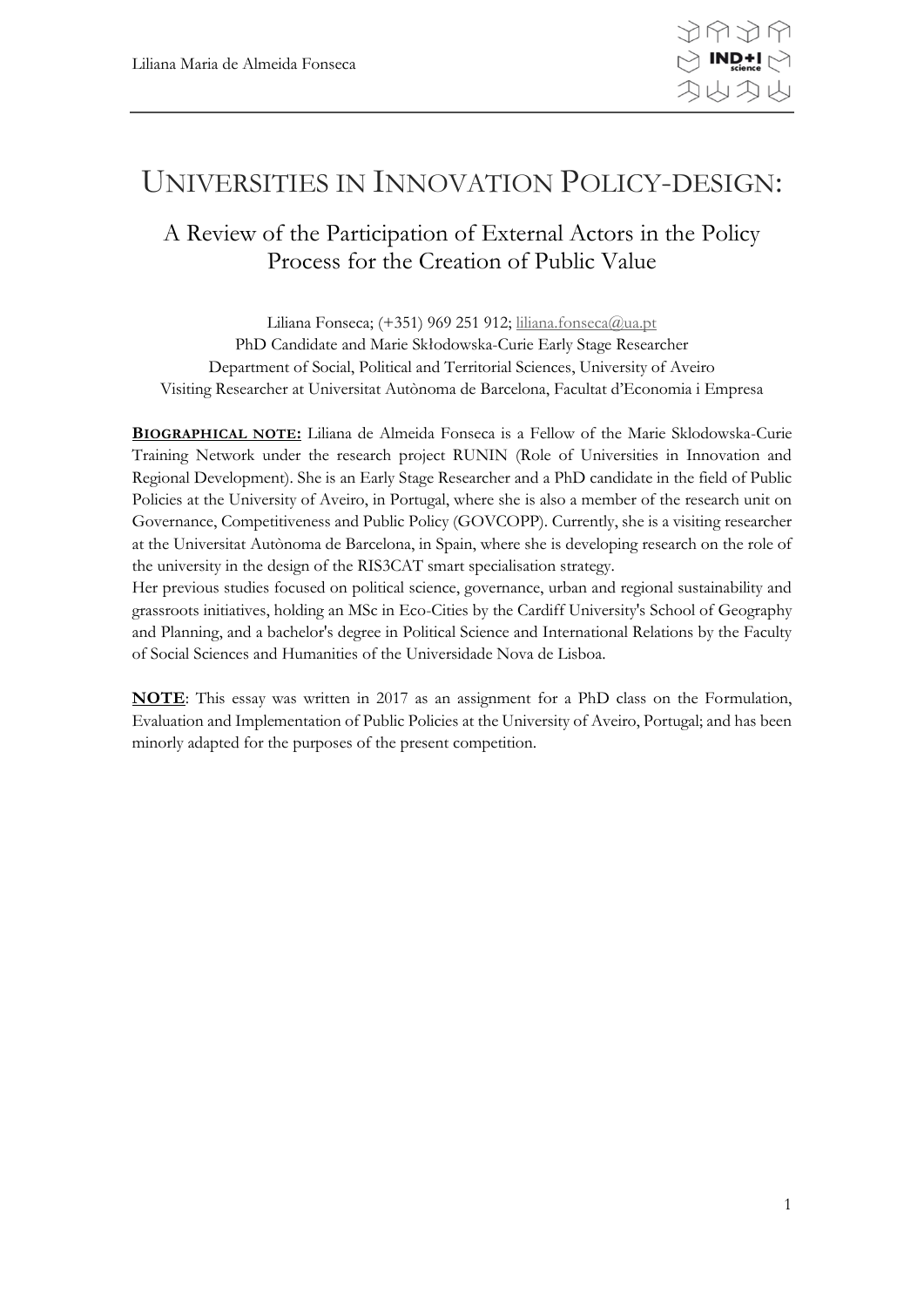

# TABLE OF CONTENTS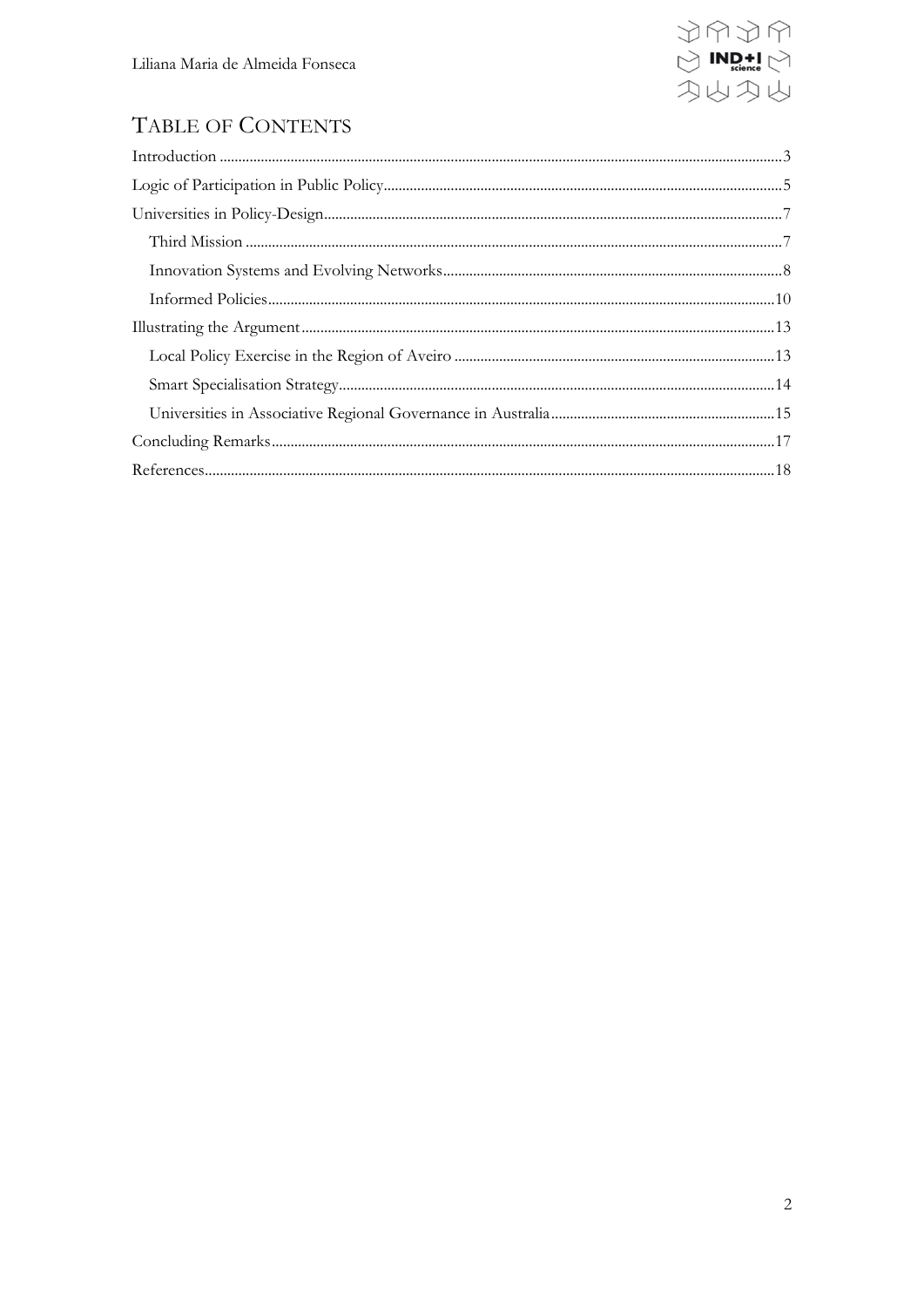

### <span id="page-2-0"></span>INTRODUCTION

Universities are perhaps as distanced today from the notion of the ivory tower as they were believed to be from social reality in the past. In a time where higher education institutions are acclaimed as central actors in the development and innovation dynamics of their region, universities are progressively stepping out of their isolated pinnacles into foreign institutional realms. In the literature, this is theorised as the second academic revolution (Etzkowitz, 1990), which spurred the addition of a mission of regional engagement to the university's traditional functions of teaching and research. At their core, universities produce and disseminate a crucial ingredient of competitive economic and development dynamics – scientific and technological knowledge (Gunasekara, 2006a). By further creating and strengthening links of cooperation with a multitude of actors, they have the possibility of shaping economic development and even successfully influencing regional policies, becoming "primary institutional spheres in economic regulation, alongside industry and the state" (Gunasekara, 2006a, p. 6). The potential and relevance of university's activities to other spheres, heightened by this interactivity, can consequently benefit innovation processes (Edquist, 1997).

The triptych of university, industry and state has been consistently figured in the conceptualisation of regional development and, particularly, innovation systems. Originating from List's (2011) 'National System of Political Economy', first published in 1841, and developed by Lundvall (2010) and Cooke (1992) on a national and regional level respectively, the concept of innovation systems considered universities as endogenous to economic production dynamics and emphasised the territorial knowledge spillovers that originate from their activities. Famous works touching upon these networks of actors include the Triple Helix Model (THM) (Etzkowitz & Leydesdorff, 1997), and the Mode 3 conceptualisation (Carayannis & Campbell, 2009). However, while having illustrated the link between universities and the state, industrial partnerships have garnered more attention in these and other academic studies, with few comprehensive explorations of the progressively more important role of higher education institutions in the policy arena.

Public policy today is increasingly faced with a more complex and interconnected web of actors. This is especially evident in the realm of innovation policies, where growing expectations in regards to economic development and 'grand challenges' are paradoxically concomitant with an awareness of the growing complexities and multidimensions of policy-making (Uyarra, 2010). Science has made its way onto the policy arena through the use of statistical instruments, economic models and devised measures that ushered in a modernised era of more rational and efficient decision-making and planning (Arbo & Benneworth, 2007). Presently, more policies are based on academic concepts, with the paradigmatic example of the THM, and EU's cohesion policy with its more recent smart specialisation strategy (S<sup>3</sup>), theorised by the Swiss Dominique Foray and other researchers of the "Knowledge for Growth" expert group (Foray, David, & Hall, 2011, 2009).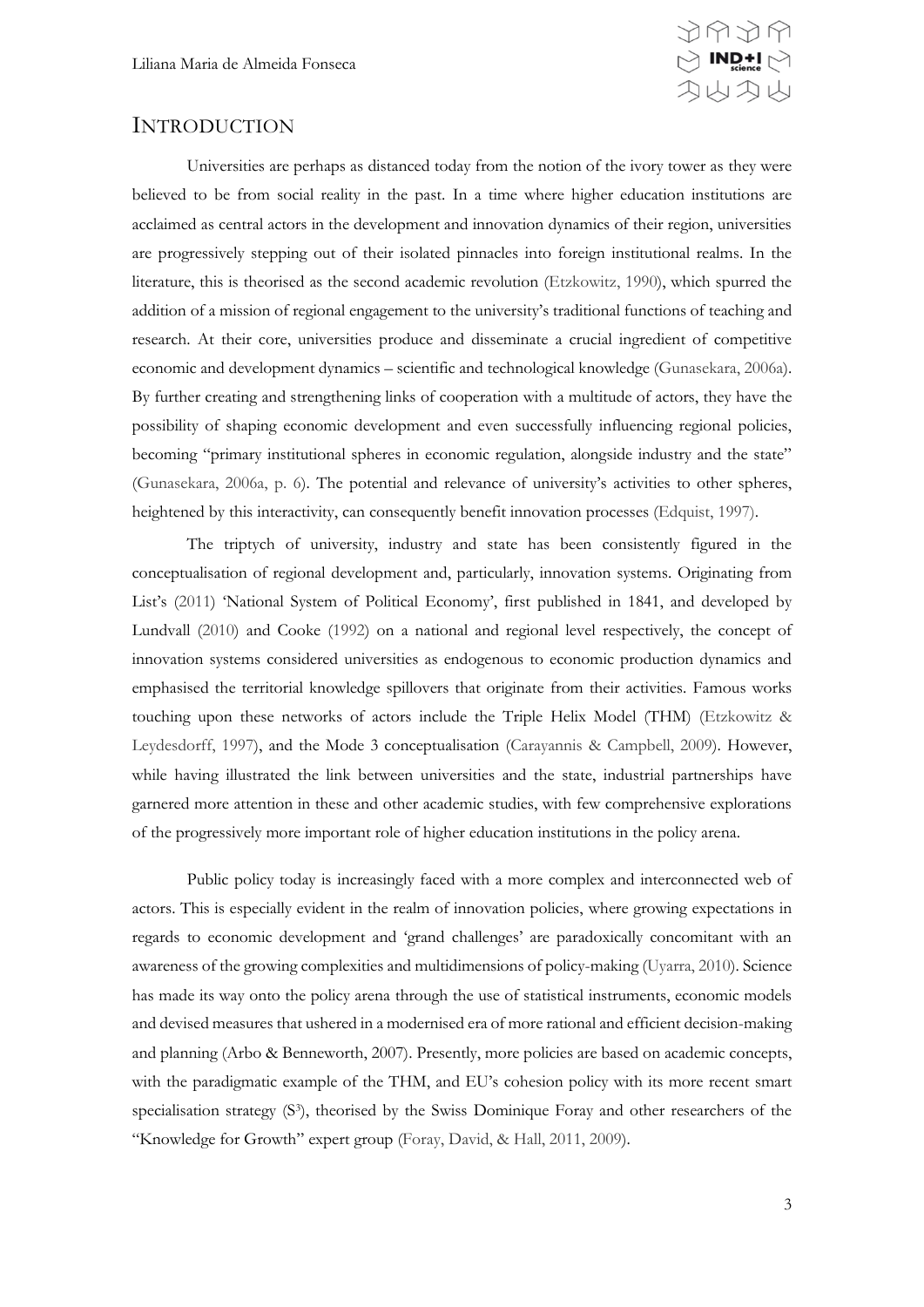

Universities, within the framework of the third mission, have thus been able to reach out to other spheres, occupy spaces of governance and exert agency in regional planning. Some studies have identified this intensifying link with the government and the consequent shaping of policies (Gunasekara, 2006c; Rodrigues & Melo, 2013). That is why a closer look at the roots of this linkage in public participation and planning theory may be so interesting to analyse. A review of some current underpinnings of participation in public policy will form the first chapter, namely on the importance of the involvement of external stakeholders in the process. This is followed by a consideration of universities as institutions that bring a crucial advantage through their expert knowledge to policydesign, analysing their role in development and innovation initiatives and the support they may bring to the creation of more informed policies. Lastly, this will be exemplified through cases from the literature, namely Rodrigues and Melo's (2013) work on local policy experiences with the academic model of the triple helix, the unique characterisation of the S<sup>3</sup> and its application in the same region, and Gunasekara's (2006c) analyses on universities' role in promoting associative governance approaches. Conclusions point to the increased relevance of universities in the discourse and practice of policy-making bodies. More work, nonetheless, should be done in regards to the different forms and aspects of this participation, as few in the literature explore this dynamic in detail.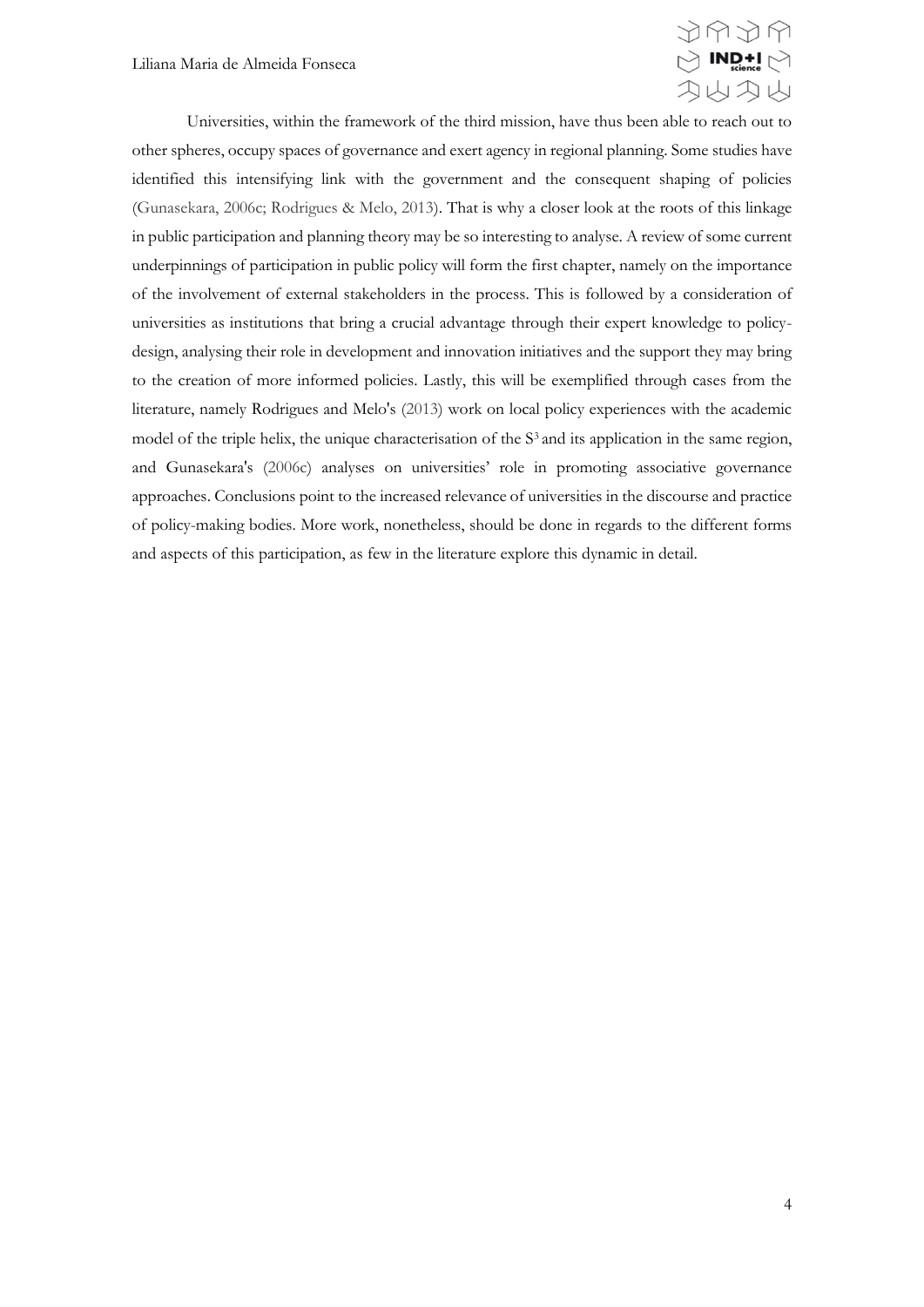

## <span id="page-4-0"></span>LOGIC OF PARTICIPATION IN PUBLIC POLICY

Understanding how and in what measure scientific knowledge and research results contribute to public policy, it is necessary to assert how one defines this process. A field of study on its own, public policy still lacks an agreed and concrete definition, and two contrasting approaches may be identified in the present context of this paper. Easton (1953), the main precursor of systems' theory in political science, displayed a more institutionalist view of policy-making and policy formulation processes, defining public policy as the allocation of values to society through explicit, authoritative decisions by public officials. Others after him have tried to include in this definition the important variable of public interest and the intrinsic future-orientation of policies. This would translate in the values, opinions and actions that strongly influence the more general political process, steering it in certain directions. As an example, Anderson (1979) describes public policy as "a purposive course of action followed by government in dealing with some topic or matter of public concern"; Cochran and Malone (1995) as "political decisions for implementing programs to achieve societal goals". Interestingly enough, public policy does not have to consist only of formal enactments and prescriptions of desired action. The impact of research results is seen differently in both approaches: in the first one it tends to be evaluated by its direct effect on decisions, while in the second the potential research has to shape political debate and action is taken into account when evaluating its 'performance' (Almeida & Báscolo, 2006). As Dye (1992) states, public policy can be "whatever governments choose to do or not to do", as a clear omission of will or the lack of action on a matter indicates a choice in itself.

If there is one consensual definition on public policy, however, is that it is *public*, as it affects a greater number of people than private law (Birkland, 2010). In constitutional systems based in *classic liberalism*, the public is also the source of authority, granting legitimacy to the decisions made in the governmental, policy-making bodies through a social contract. Therefore, matters of governance and public policy should take into account public interest, and the good of society. Democratic systems foresee the importance of channelling these public interests in citizens' direct or indirect participation in the design and implementation of laws and policies through elected representatives. Consequently, public participation is one of the systems' fundamental principles in the relationship between the government and the governed (Jacobs, Cook, & Carpini, 2009; Roberts, 2004; Bryson, Quick, Slotterback, & Crosby, 2012).

Nevertheless, as Quick & Bryson (2016) highlight, current dynamics of participation are not limited to representative restrictions. In a governance framework, where all processes of management of collective interests and decision-making are encompassed, public participation is operationalised in a broader context than the above-mentioned relationship (Bevir, 2013; Kooiman, 2003; Quick & Bryson, 2016). Instead, it transpires in a wide range of ever-changing networks of public agencies, non-governmental organisations, businesses and other entities, such as universities (Agranoff, 2007;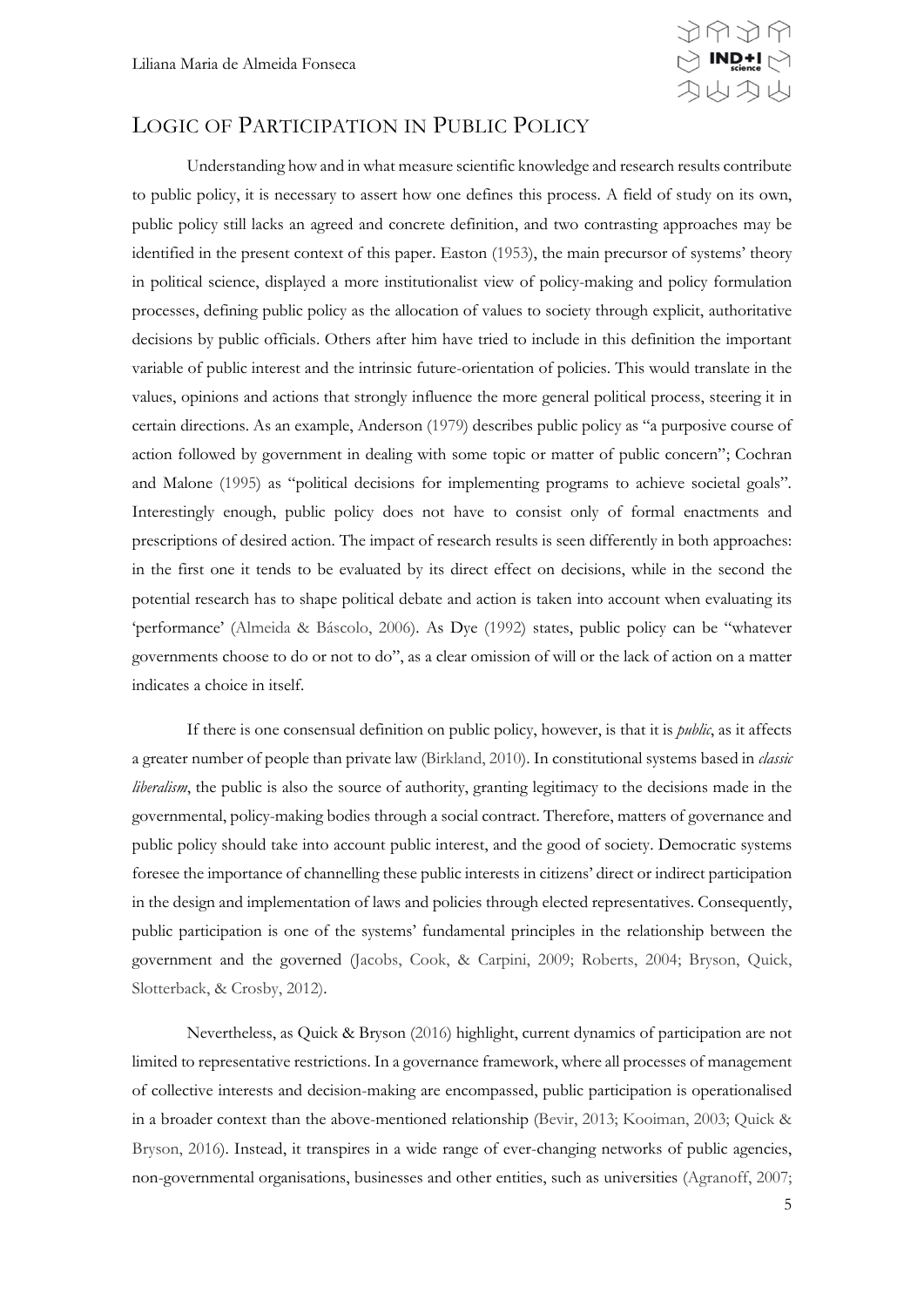

Goldsmith & Eggers, 2005; Provan & Kenis, 2008). Its increasingly diffused character has made governance move beyond the traditional spaces of government, posing the need for a change in the scope of public participation itself (Bryson, Crosby, & Bloomberg, 2014; Morgan & Cook, 2014; Osborne, 2010).

Public participation in governance comprises the engagement of concerned stakeholders in the decision-making process. This involvement regards policies, plans or programs that may affect them, and can be either direct or indirect, through representatives, and punctual or continuous (Quick & Bryson, 2016). Here, stakeholders refer to individual or collective entities such as persons, groups or organisations, which may be implicated and/or exert their influence in the decisions being taken (Freeman, 2010). Through this form of public participation, links are established between several entities, with stakeholders interacting with not only government agencies and political leaders, but also between themselves, enabling the formation of a governance network with a diverse range of expertise.

The main purposes for public participation include: abiding to standards and legal requirements, expressing democratic ideals of inclusion and representation, advancing social justice causes, providing information to the public, better understand public concerns to generate better solutions, and producing higher quality policies and projects (Bryson et al., 2012). Even though public participation requires a lot of resources, time and training for its effective implementation, its potential benefits are well established (Feldman & Quick, 2009; Roberts, 2004). As mentioned, one of the major advantages is the possibility to gather new, hands-on information, as well as acquiring different perspectives and even a more personal motivation on the matter (Renn, Webler, Rakel, Dienel, & Johnson, 1993), mutually contributing to broader knowledge and understanding of the issue (Fung, 2007). Authors such as Abers (2000) and Simonsen & Robbins (2000) also state that a more equitable distribution can be generated through public participation, especially in regards to limited public resources. Feldman & Quick (2009) and Ansell (2011) emphasise the capacity of the process to enhance trust, legitimacy and interest, and its potential in addressing public issues by creating resources for problem-solving and implementation in the future.

The advantages listed are essentially a result of a collaborative process of problem-solving that stems from bringing together a number of diverse stakeholders. Through meaningful and communicative exchanges, these actors have a possibility of creating so-called *public value*. Kelly et al., (2002, p. 4) define this notion as "the value created by government through services, laws regulation and other actions". However, within the framework of a new approach to public management<sup>1</sup>, scholars have argued that public value emerges from a largely inclusive and deliberative dialogue, not

<u>.</u>

<sup>&</sup>lt;sup>1</sup> Relative to the New Public Management approach (Bryson et al., 2014; Moore, 2012).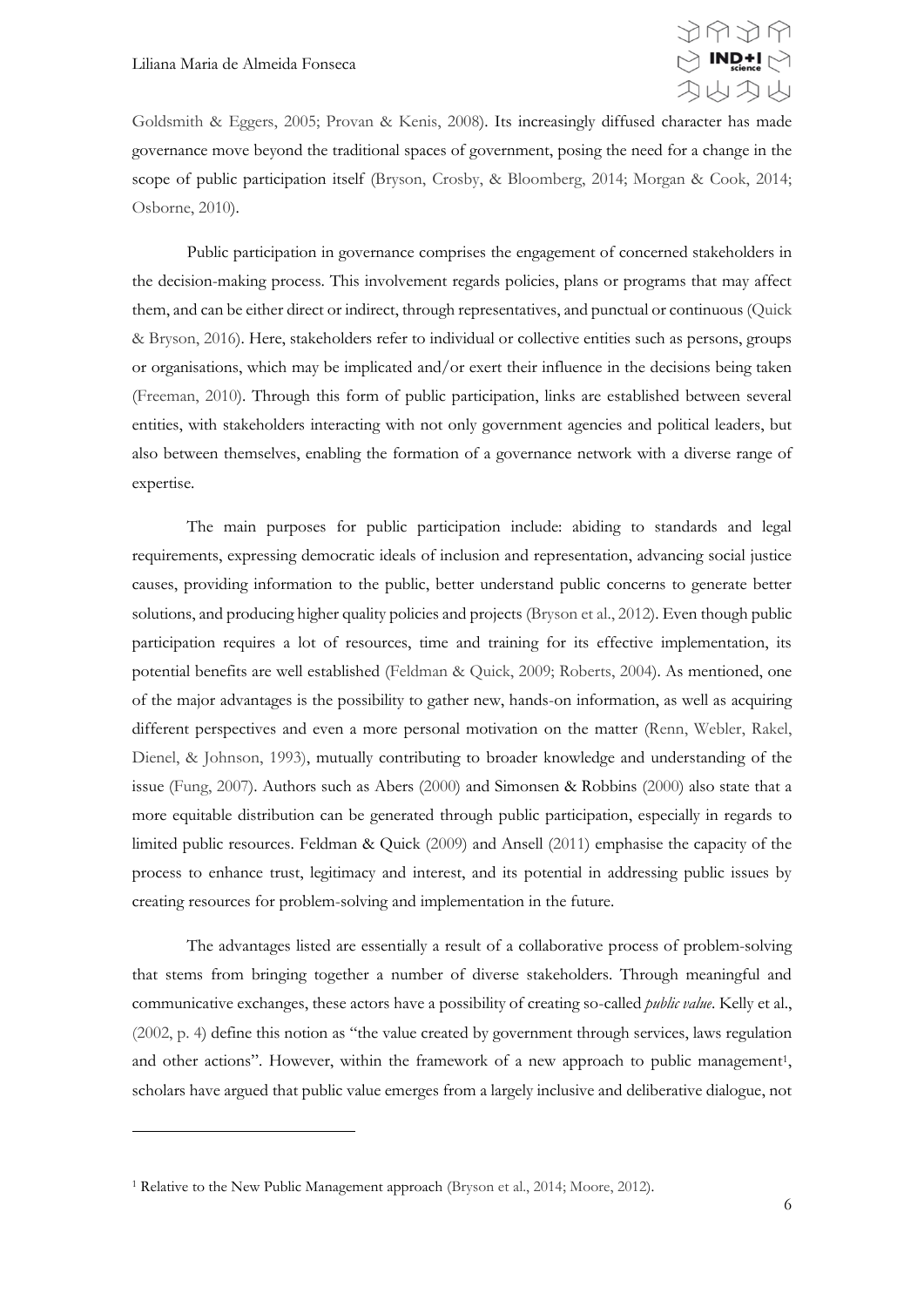

just the sole province of the government (Bryson et al., 2014; Jørgensen & Bozeman, 2007). Jørgensen and Bozeman (2007) state that, while the government should act as a patron and guide in the provision of public values, it does not hold the monopoly, with other institutions similarly invited and capable of generating contributions to society. This concept provides relevant arguments for the comprehension of networked and collaborative governance, and had as its precursors authors such as Vincent and Elinor Ostrom (Ostrom & Ostrom, 1971), McGinnis (McGinnis & Ostrom, 2012) and Thomson & Perry (2006). Boyte's (2011, p. 632-33) concept of *public work* may also be encompassed in this approach. It is defined as a "self-organised, sustained efforts by a mix of people who solve common problems and create things, material or symbolic, of lasting civic value", with the potential to contribute to the enhancement of civic learning and capacity, to exert interests and participation (Bryson et al., 2014). Diverse sectors and citizens thus provided an integrative role in the active engagement in problem solving, co-creation and governance (ibid.).

It is possible to verify in the above-mentioned frameworks the growing importance and inclusion of other participants in governance settings. Diversity is particularly emphasised, be it in referral to socio-economic aspects, as in regards to sectors or institutional affiliation. Therefore, it is possible to infer that current policy-making processes consider some kind of participation in their design. Birkland (2010) points out that interest by external actors in engaging is not a constant, meaning that variations in participation numbers may occur from process to process. Nevertheless, the existence of the possibility to occupy a space traditionally closed-off is relevant, as it provides the information, legitimacy and accountability needed for a more effective decision-making process.

## <span id="page-6-0"></span>UNIVERSITIES IN POLICY-DESIGN

#### <span id="page-6-1"></span>THIRD MISSION

Current theorisations on the institutional nature of universities have acknowledged the occurrence of a revolution. The second academic revolution, more precisely, was postulated by Etzkowitz (1990) in the recognition universities had moved beyond their traditional borders of teaching and research, and began engaging in the economic, productive and political dynamics of their regions. This was conceptualised as the 'third academic mission' (Etzkowitz & Leydesdorff, 2000; Gunasekara, 2006a), and it consisted in the involvement of the university with multiple institutional spheres in the region, to acquire new sources of funding, promote the application of scientific knowledge, and fundamentally, to fulfill its civic mission (Etzkowitz, 1990; Rodrigues, 2001; Shapin, 2012). In return, other institutions, and society in general, would have a more direct access to the university's knowledge and resources, an instrumental advantage to promote endogenous regional development and growth.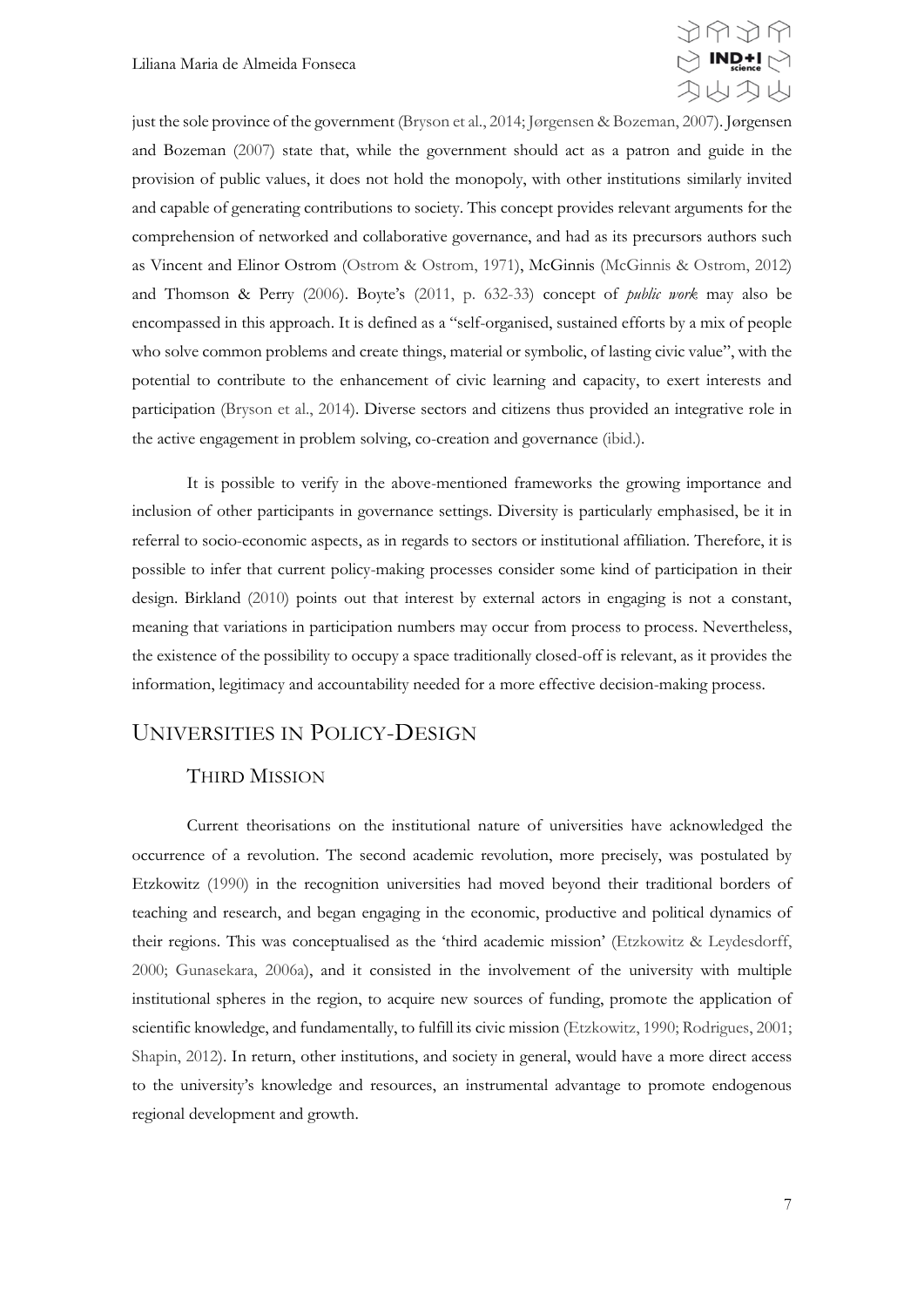

The evolution of the university's institutional stance is denoted in Gibbons et al. (1994) mode 2 concept, which differentiates traditional and modern knowledge production. A traditional one would be considered as mode 1, focused on theory and on 'knowledge for its own sake', with no manifested purpose in research for its application and economic exploitation. The modern mode 2, however, implies the initial conception of research as applicable, with a designated purpose of utilisation and eventual commercialisation. Mode 2 thus inherently suggests a perception of socioeconomic reality and the creation of links with external actors. More recently, the conceptualisation of a mode 3 was introduced, in which groups and networks of mutually complementing actors interacted and enabled the reinforcement of regional innovative dynamics (Carayannis & Campbell, 2009). This social and entrepreneurial interactive dynamic between the university and a multiplicity of fields and actors, e.g. industry and the state, enables it to assert itself in economic regulation and provide its expertise in a variety of policy areas as the ultimate analyst (Arbo & Benneworth, 2007; Gunasekara, 2006a). In the end, the creative networks intensify innovation processes (Edquist, 1997).

The role of drivers in regional innovation dynamics was attributed to universities, taking into consideration the various benefits their three main functions elicit, especially intensified by proximity factors given the tendency of urban poles and industry to situate in close agglomeration. A certain nurturing process of development ensues with the implantation of a university in a region, with one of the first effects being the increased visibility and attractiveness of the area. Universities thus have the possibility to bridge development gaps, as they foment an entire socio-economic and political fabric. The consideration of the local/regional in these debates is especially just, as it is the most meaningful and manageable scale for policy experimentation and application of tailored and easily adjustable measures (Barca, McCann, & Rodríguez-Pose, 2012; Florida, 1998; Gunasekara, 2006b). When taking all of this into consideration, it is possible to conclude the enormous contribution of universities to their region. With the integration of their mission of engagement they have the possibility to exert influence in regional policies, enriching them.

#### <span id="page-7-0"></span>INNOVATION SYSTEMS AND EVOLVING NETWORKS

The third mission of engagement of the university is translated onto the region as one of the driving axis of a system of innovation, or in a very simplified Schumpeterian definition, of systems of applied knowledge and creative methods. Interactive and dynamic networks of actors, working in collaboration in a given territory to generate economic, political, social or simply put, *public* value, is one of the possible definitions of an innovation system (Cooke, 1992; Lundvall, 2010). Its borders can be conceptually and organisationally delineated around the institutional relationships that have formed, and which intensify knowledge spillovers and learning processes. The constellations of actors and their modes of harmonisation can thus be defined as key variables to determine the systemic quality of a regional innovation system (RIS). Its effectiveness is also greatly influenced by the degree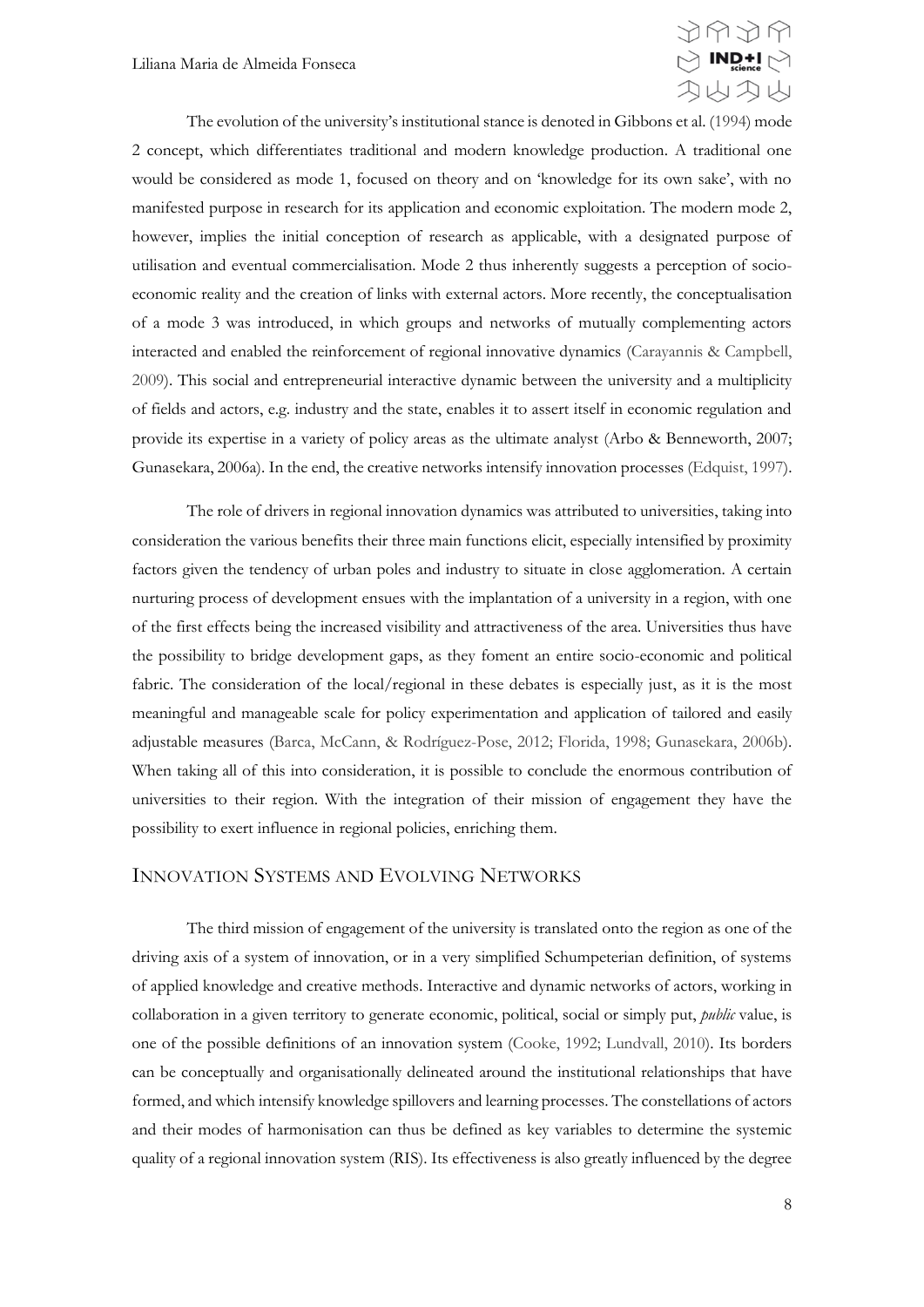

of embeddedness and the institutional environment the networks are inserted in. Such links are not linear, but act more as a flow, ever-changing, varying in intensity and nature, and mutually reinforcing. Theorisations of the innovation system model seek to detach from a compartmentalised view of social and economic dynamics, instead emphasising the systemic nature of social reality and the value of both formal and informal exchanges in the process. The accent on a regional scale considers what Florida (1998) states in her book chapter "Calibrating the Learning Regions", that given increasingly global concerns, local and regional actions should be taken, as they are the most suitable scales to adjust policies and control outcomes.

Models based on this idea of RIS have considered the main institutional spheres at work within one. A triptych is usually evoked, consisting of university, industry and state. The Triple Helix Model (THM) is one of the most paradigmatic examples. Based on the shape of a DNA helix, the THM designed by Etzkowitz & Leydesdorff (1997) assumes not only the flowing interaction between the three strands, but also their hybridisation. Increasingly more complex and overlapping institutional capabilities, missions and functions, it is possible to ascertain the adoption of certain aspects of another contrasting sphere. This implies the possibility of the industry taking on activities considered to belong to the academic domain, or the university embracing roles in public governance. Examples of this can include the creation and operationalisation of private, company research laboratories (Altice Labs), the existence of incubators and firms in a university campus (science parks, spin-offs), the state's organisation of economic activities and enterprise management, and universities endeavours in policy-design, as discussed.

While the THM focuses mainly on the three institutional spheres discussed, its objective was a simplification of a very complex reality with multiple interplays. Various actors can be involved in this network and contribute to innovation dynamics. Ultimately, THM was expanded upon to include other relevant domains. Namely, the public participation in the process of innovation of civil society (Leydesdorff & Etzkowitz, 2003) and a "media-based and culture-based public" (Carayannis & Campbell, 2009), representing the quadruple helix; and a quintuple helix encompassing the natural environment and the relationship of each institutional sphere with it in a focus of sustainability (Carayannis & Campbell, 2010). N-tuple helices, nonetheless, may be assumed, as the context of each innovation system will inevitably incur some variability in the actors at play (Leydesdorff, 2012).

Carayannis & Campbell's (2009) reconceptualisation of knowledge production in a mode 3, furthered the earlier systems of mode 1, of knowledge for its own sake, and mode 2 of applicability of knowledge. It consists of the reinforcement of knowledge and learning processes through the exchanges enabled in clusters and the innovation networks explained above. This architecture provides a systemic view of reality, with the recognition of diverse influencing factors and a multilateral, collaborative dynamic to innovation creation. The resulting formation of 'modalities' in knowledge clusters and networks of innovation represent, in both space and theme, an 'optimal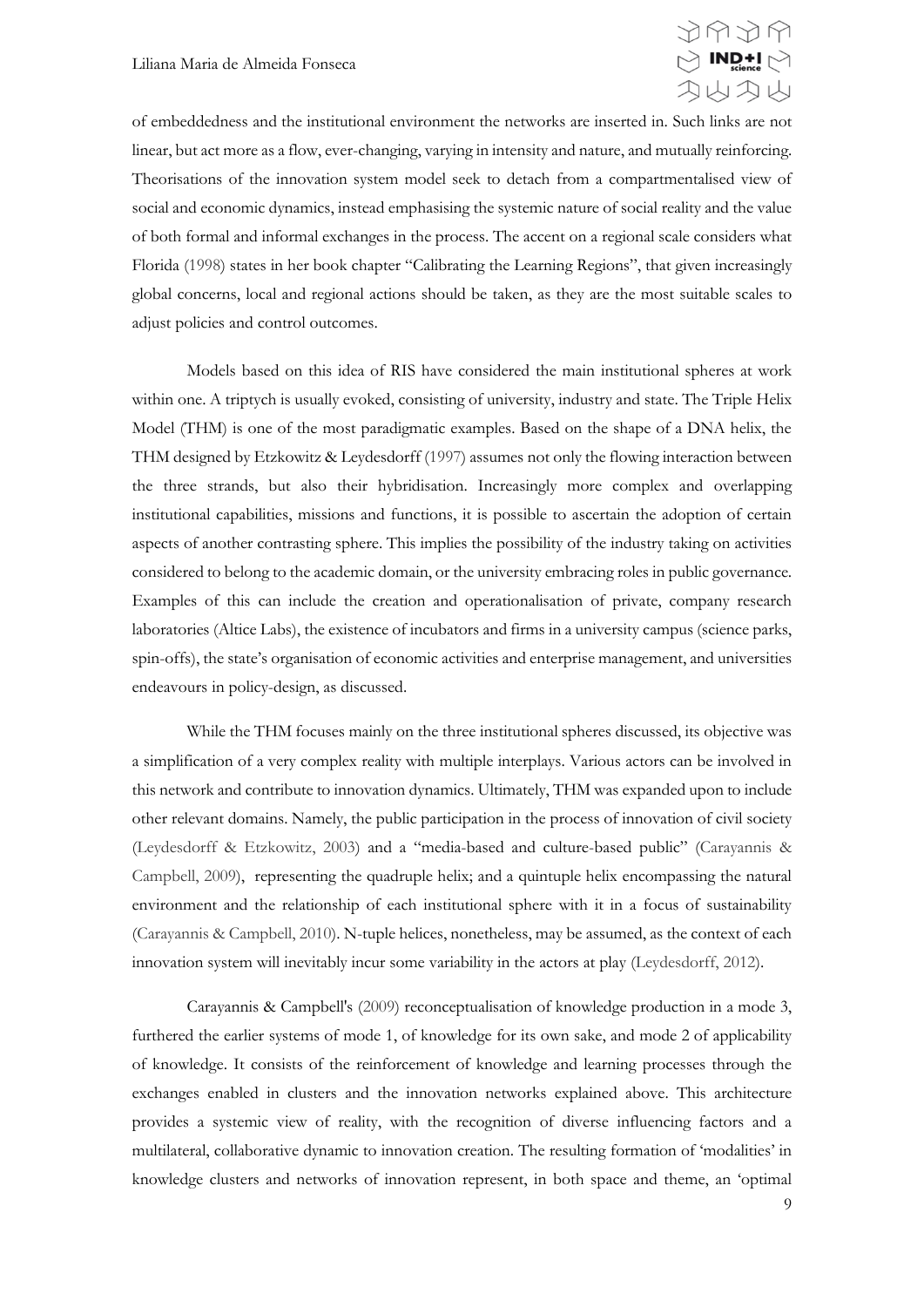

resource agglomeration', with reduced risks and heightened learning mechanisms for a more efficient process of co-creation (ibid.). The traditional process of innovation is accelerated, through this intersectoral, interdisciplinary, public and private, top-down and bottom-up interaction between stakeholders (ibid.).

The provision of insights on innovation systems and networks is useful to understand the mutually reinforcing dynamics of cooperative creation. In the context of governance and public policies, and in an already complex reality, this multinodal and constantly changing web of actors permeating into the process require a continuous adaptation of the scope and need for public participation (Goldsmith & Eggers, 2005; Morgan & Cook, 2014). However, there is a need to understand what type of information can and should be used, as saturation of channels could cause lower effectiveness.

#### <span id="page-9-0"></span>INFORMED POLICIES

Central governments gained additional responsibilities with the advent of industrialisation. Matters of social protection and territorial planning were increasingly under focus, specifically by organisations such as the EU, who sought through a 'comprehensive modernisation policy' to bring industrialisation and development to its member-states in order to reduce developmental disparities (Arbo & Benneworth, 2007). Industrial and innovation policy are thus two attempts at bridging an economic gap created by capitalism and industrialisation itself, under a logic of constant competition. The element of regional disparities introduced in this discourse represents what Kilper (2004, cited in Arbo & Benneworth, 2007) describes as a breach from an 'imaginary equal reference', requiring the application of distributive measures through governmental intervention. Bridging this gap, and attaining an equal footing in economic competitiveness, demands a comprehensive understanding of the specificities of each region, enabled by an informed policy process. Universities would be privileged in this knowledge input, as expert, certified and specialised knowledge, trumps over experiential and lay knowledge in policy-making (Fischer, 2000; Ozawa & Susskind, 1985; Quick & Bryson, 2016; Scott, 1998; Yanow, 2004).

The need to link scientific knowledge and policy has led to the creation of such terms as 'informed choice', 'rational decision-making', 'evidence-based policy', 'strategic research', 'essential national research' and 'knowledge-transfer', expressing the increasing interest by both academia and policy-makers alike in the 'research-to-policy' issue (Almeida & Báscolo, 2006). All of these terms highlight the importance of awareness of social reality for the effectiveness of this process, as for knowledge to be relevant to policy-makers it has to inevitably be imbued in contextual needs. These concepts therefore represent the devising of a series of activities that may generate knowledge from the world, disseminate it, build capacity for policy-makers to incorporate it in the decision process, and analyse its implementation. Even though the overall tendency of knowledge production,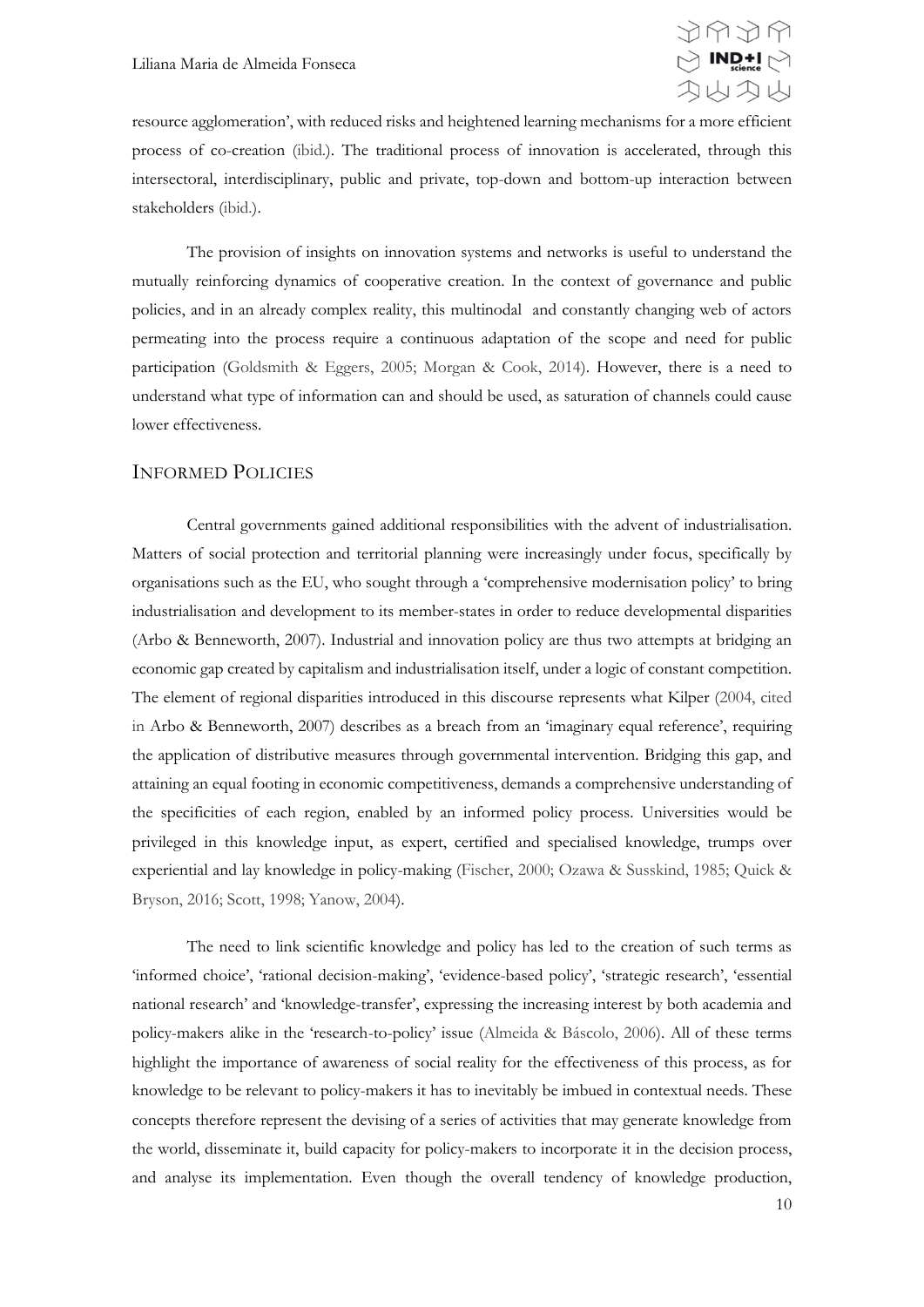

specifically in universities, has been to enhance its applicable character, as discussed in a previous section, creating a link between scientific knowledge and policy issues is not easily achieved. Almeida and Báscolo (2006) refer to a lingering frustration in the attempts to make a connection between research results and policy, stemming from misguided expectations as to the meaning of 'application' and the varying perceptions on the process of decision-making itself. Regarding the former, the concept of application, or use, broadened in the late 80s to incorporate three meanings: an instrumental, as a simple input in the decision-making process; conceptual, enabling the furthering of understanding on particular issues; and strategic, to persuade or attain certain goals (Almeida & Báscolo, 2006). As for the latter, depending on the analytical perspective utilised, research may have different points of contact with the policy process, and within it, interacting variables may also change (ibid.).

In the literature, Weiss (1979) has been one of the pioneering authors in the definition of seven models to illustrate the utilisation of research in policy formulation and its role in guiding the decision-making process. These models were later simplified into three major approaches by Trostle et al. (1999). The first one was designated as the rational approach, including Weiss's 'knowledgedriven' model, where useful knowledge is identified and tested for implementation, and the 'problemsolving model', in which researchers and policy-makers agree on the nature of a problem and the desired goals, based on existent or commissioned research. The rationality of these models is understood by the active utilisation or search for scientific knowledge in the decision-making process. Secondly, the strategic approach connects directly to executive action, and encompasses the 'political' model, where research does not have a direct influence but is used politically to support a particular stance; and the 'tactical' model, in which support and development of research is not done for particular results, but as a strategy for policy-makers to avoid taking actions or the blame for certain policy outcomes. Finally, the third approach of diffusion relates to knowledge-production in a specific research field, promoting the accumulation of knowledge that could progressively shape public action. This approach comprises the three remaining models, of 'interactive', 'enlightenment' and 'intellectual enterprise'. The former consists of mutual consultations between policy-makers, researchers and other actors in a gradual process. The second conceptualises the seeping of ideas and theories into the policy sphere through a range of indirect routes, such as interest groups or journalism, shaping how problems are framed and potentially leading to paradigm shifts. The latter considers research as a result of a mutual, ongoing influence in which a social concern spurs policy interest and the development of studies on it, in return shaping wider thinking on the issue. (Nutley, Walter, & Davies, 2007; Trostle et al., 1999; Weiss, 1979).

The different theorisations of the ways in which science can imbue itself into policy denotes the diverse considerations of the importance of knowledge in the public policy process. Although possible of being manipulated in the political sphere, science has the capability of shaping values,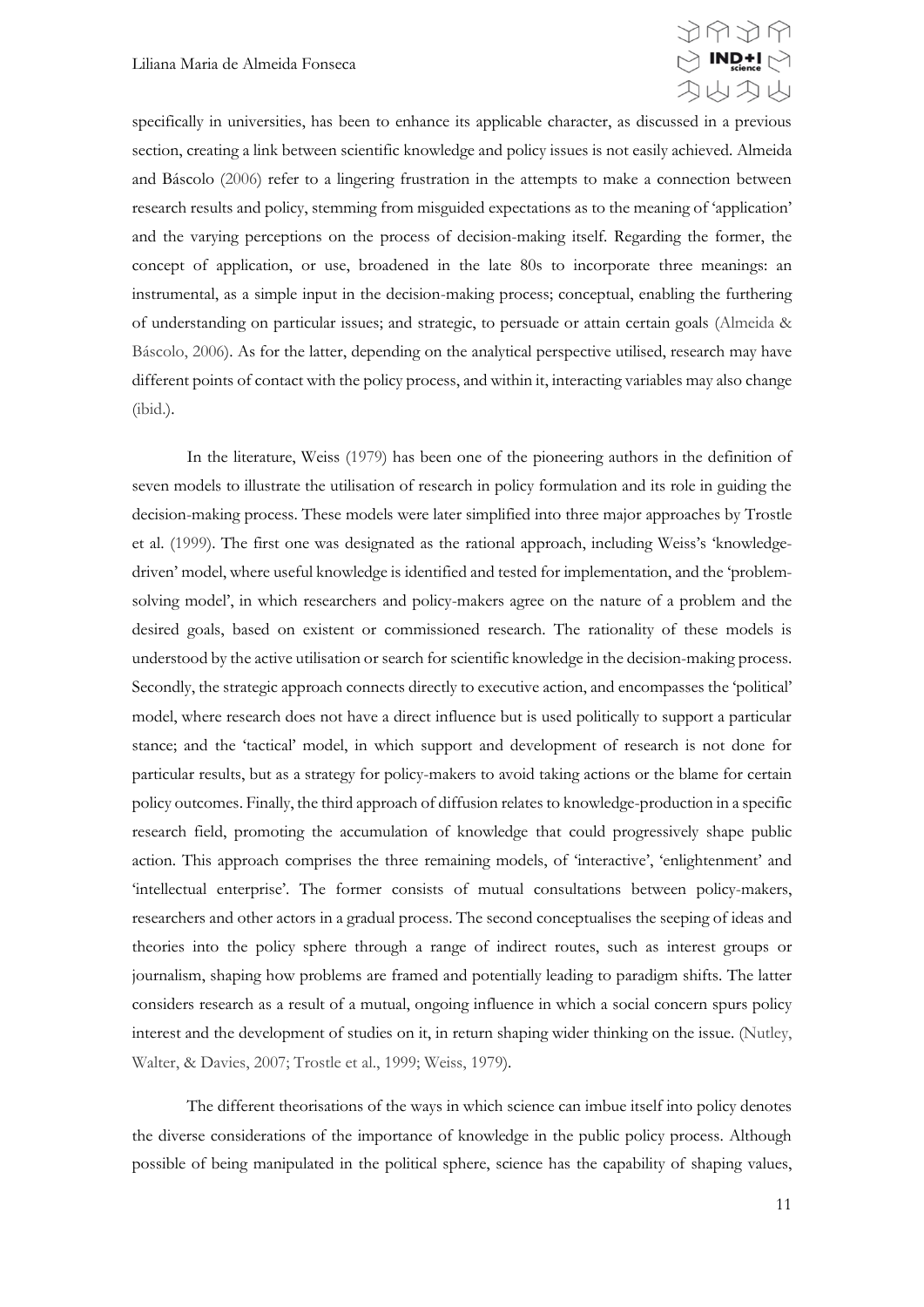

discourse and practice paradigmatically. It has, inevitably, made itself known in policy-making through diverse means. Statistics, economic models and other measures, are simply examples of how scientific knowledge steered more rational and efficient decision-making and planning processes. The use of research and highly qualified scientific knowledge enabled universities, in a third mission framework of regional engagement, to be considered as suitable and desired institutions to support the development pursuits of governmental bodies. Political consultancy was the most emphasised form of universities' participation in the policy process, accompanied by an increasing recognition of their role in fomenting innovation systems (Arbo & Benneworth, 2007). The focus of research in the issues of interest to public matters was also ensured through a 'call for proposals' approach, with grants sponsored by entities such as the state, supranational or international organisations, and even industry, which diverged from the more researcher-oriented approach of the past (Almeida & Báscolo, 2006; Greenberg & Choi, 1983).

While research is being increasingly highlighted as a useful tool to enable more informed public policies, the participation of universities in the policy process itself may not be as easily translated. Innovation and industrial policies characteristically enroll these institutions in their design, as they have been theorized as bringing a crucial advantage for their efficient implementation. However, the same may not apply to other policy issues. It is also important to underline that participation is variable, as previously mentioned. While 'universities' may enter the policy process, only representatives from certain departments may be found valuable in their expertise, pointing to the fragmented participation that is inevitably elicited by the colossal structure of these loosely coupled institutions. Collaboration may also be either formal or informal, presenting difficulties in the assessment of effective forms of participation.

Another relevant issue to address is the point in which participation indeed occurs. Is it limited to the policy formulation phase? Or is it still noticeable in the implementation and evaluation phases of the policy process? Universities may bring forth useful knowledge and tools in all these phases, but it is necessary to address whether they are exerting their planning potential fully, and if not, whether this is due to the university or the government's prerogative. In the following section, we will present some views from the literature on the university's participative potential in innovation policy-design, in order to analyse the main debates surrounding this topic.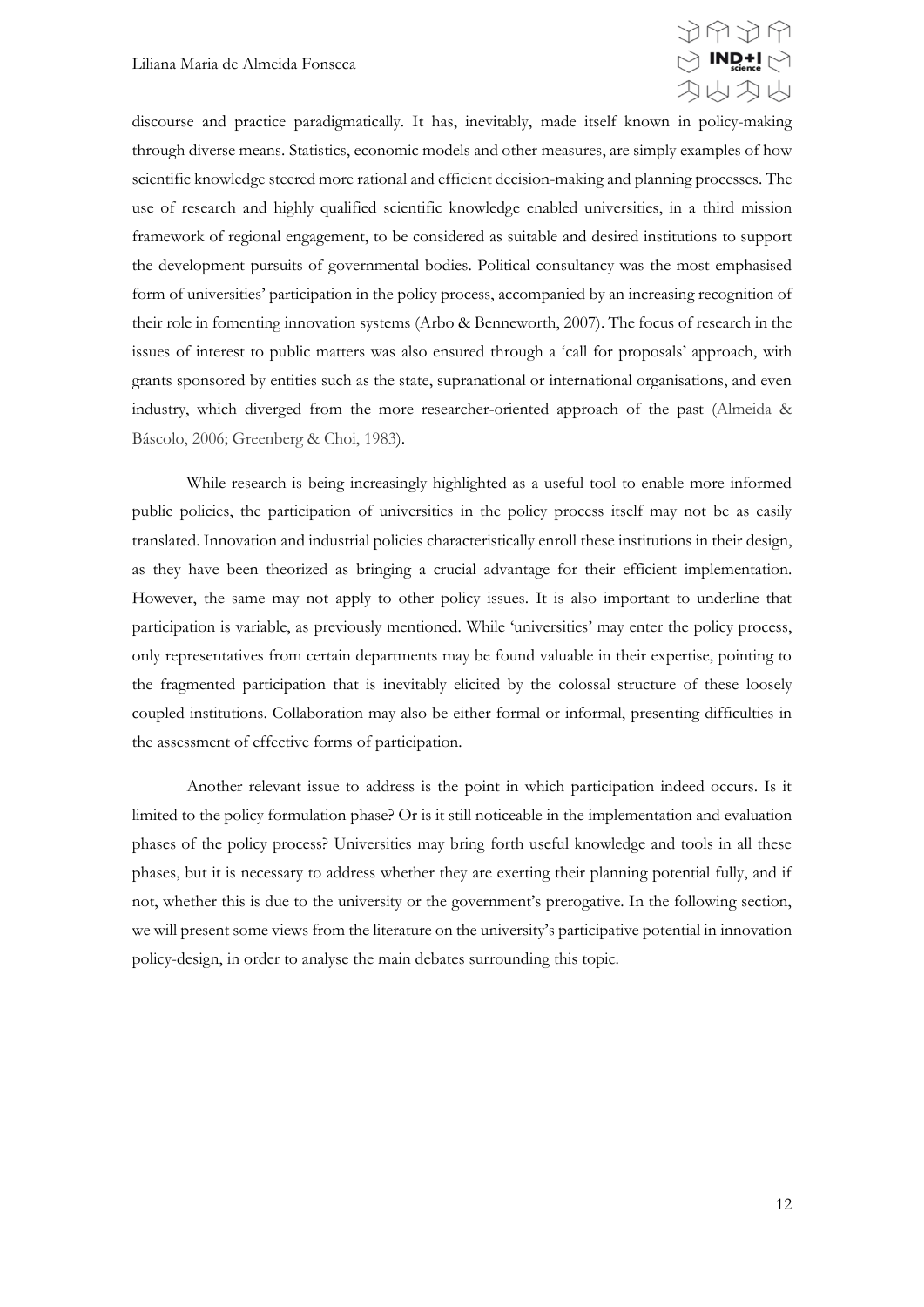

## <span id="page-12-0"></span>ILLUSTRATING THE ARGUMENT

#### <span id="page-12-1"></span>LOCAL POLICY EXERCISE IN THE REGION OF AVEIRO

Rodrigues and Melo's (2013) paper entitled "The Triple Helix Model as Inspiration for Local Development Policies: An Experience-Based Perspective", analysed the utilisation by a small municipality in Portugal of an academic concept as inspiration for its regional development strategies; but also, more directly, the participation of the authors and other docents and researchers of the local University of Aveiro in this process of policy-design.

As previously explained, the THM in its original formulation describes the new non-linear interactive arrangements of innovation occurring between several institutional spheres in a region, with the most prominent being universities, state and industry. Being based on paradigmatic cases such as that of MIT, the popularity of this framework was inevitable, as policy-makers on a national and regional level used it as a reference for developing their own innovation and development policies and programs. In the municipality of Águeda, the one under the scope of this paper, the elections of 2005 brought with them an 'innovative' thinking mayor, which strengthened the autarchies connections with and between industry and the university. Taking up the mantle of the THM, the municipality saw it as an opportunity to build local development and innovative capacity, which the university wholeheartedly supported in a reinforcement of its third academic mission.

The THM framework was best translated into the region through the establishment of a cooperative network called *Rede para a Inovação e Competitividade* (RIC), a pioneering endeavour in Portugal which generated a rich dialogue among researchers, entrepreneurs and politicians. While in terms of entrepreneurial output the outcomes were considered poor by the authors (ibid.), one of the major benefits highlighted was the possibility of legitimising local authorities to solicit academic and university resources and knowledge in development programmes. Another advantage stated was the financial opportunities for other ventures opened up with the establishment of the project, with an example being RunUp (Role of Universities in Urban Poles), a European Union-funded initiative under URBACT. This aimed to foster the use of universities' knowledge, competencies and resources by urban poles.

Furthering these collaboration initiatives, the local action plan was also pointed out by the authors as a key instrument for promoting associative governance, meant to be designed by support groups that include government representatives, the university, and other training, labour and entrepreneurial associations. The highlighted link, however, was between the city overall and the university, with the latter believed to provide a more analytical view on otherwise descriptive and general guidelines and programs. Conclusively, the university provided a direction to the policy goals, in the words of the authors, taking on the role of "regional innovation organiser" (Rodrigues & Melo,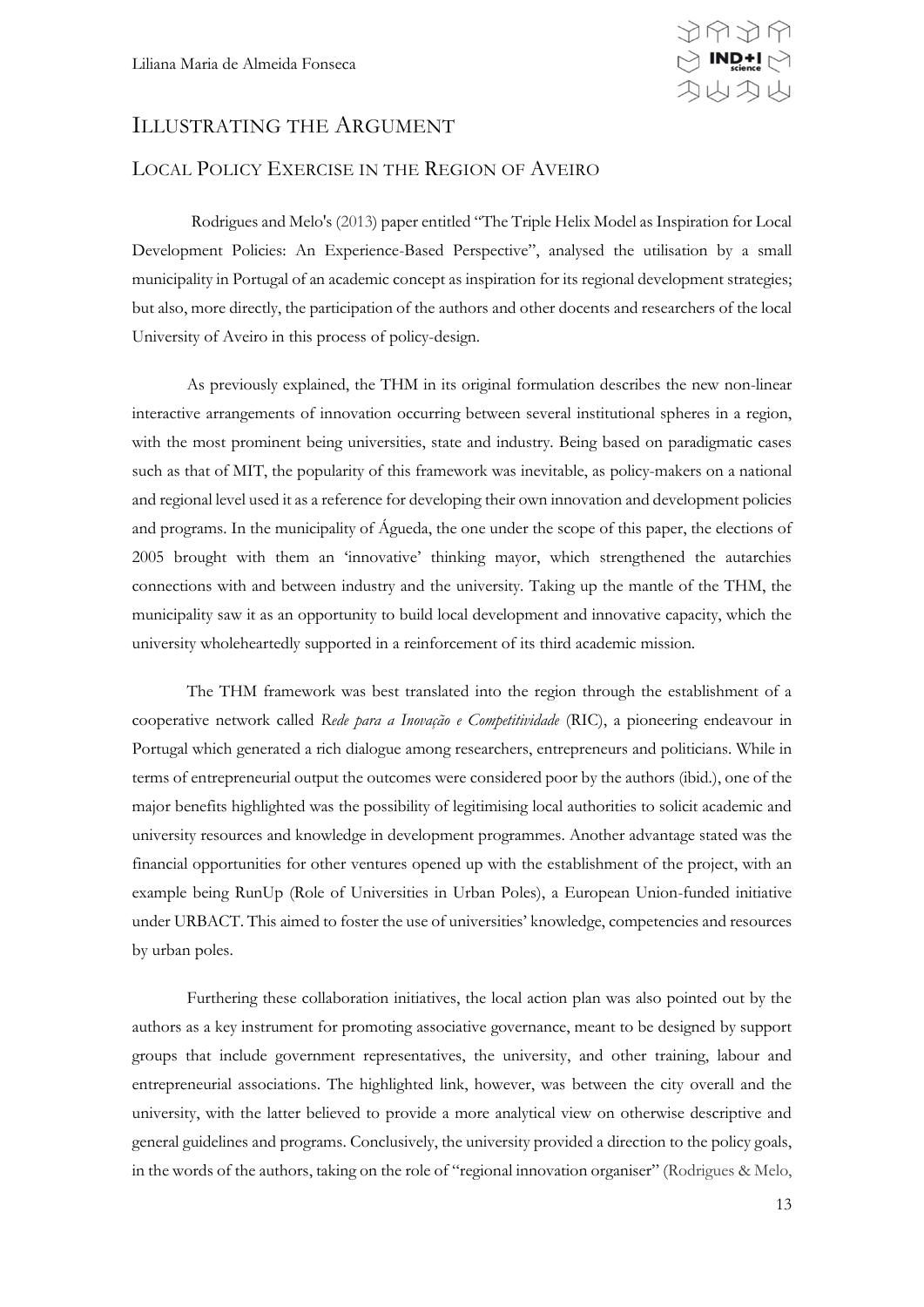

2013, p. 1682). Nonetheless, it was assumed that the leading role of motivators fell upon the municipality and, specifically, the Mayor of Águeda.

An interesting aspect of this case is that the utilisation of scientific knowledge was not limited to the application of an academic concept, such as the THM. Its symbolism as a political tool was overcome when, in practice, the governmental bodies started enlisting the university in the design of innovation and development policies and programmes. Even though entrepreneurial outcomes were considered weak, in institutional and governance terms, the region was far richer from this experimental collaboration. This follows what, in the planning theory of Healey, Madanipour, and de Magalhães (1999), is called 'institutional capacity building', in which institutional spheres synchronize and combine knowledge in order to mobilize. It is possible to conclude that, regardless of limited operational capacities and few material outputs, the collaboration between the university and local and regional policy-making bodies was strengthened, which enabled the creation of the basis for future projects and joint initiatives.

#### <span id="page-13-0"></span>SMART SPECIALISATION STRATEGY

Furthering the above case on the contribution of academic concepts to regional development policies and strategies, and adding to this the dimension of participation in their formulation, it would be essential to refer the concept of smart specialisation and the strategy that has from it ensued through EU prerogative.

Within the S<sup>3</sup> framework, universities are considered as drivers of its implementation, central to the analysis and identification of regional priorities and to the translation of guidelines into comprehensible action (Foray et al., 2012, 2011, 2009; Foray & Goenaga, 2013). Furthermore, contrasting with top-down industrial policy frameworks of the past, S<sup>3</sup> would be operationalised in each region through a participatory process – the entrepreneurial process of discovery. In it is envisioned the participation of external actors to the policy process, such as entrepreneurs, firms, independent researchers and higher education institutions (Foray et al., 2009; Foray & Goenaga, 2013), who would identify trends and opportunities in innovation, for their potential to be assessed and empowered by the government (Foray & Goenaga, 2013; Rodrik, 2004). While participation is nothing new to the policy process, being one of the fundamental pillars of democratic society, the consideration of institutions as participants and importance to the definition of a development trajectory is noteworthy.

In the region of Aveiro, the intermunicipal association (CIRA) enlisted the participation of the university in the design of its S<sup>3</sup>-inspired strategic plan, with several academics giving their input in the formulation of guidelines and the identification of priorities of specialisation. The relevance of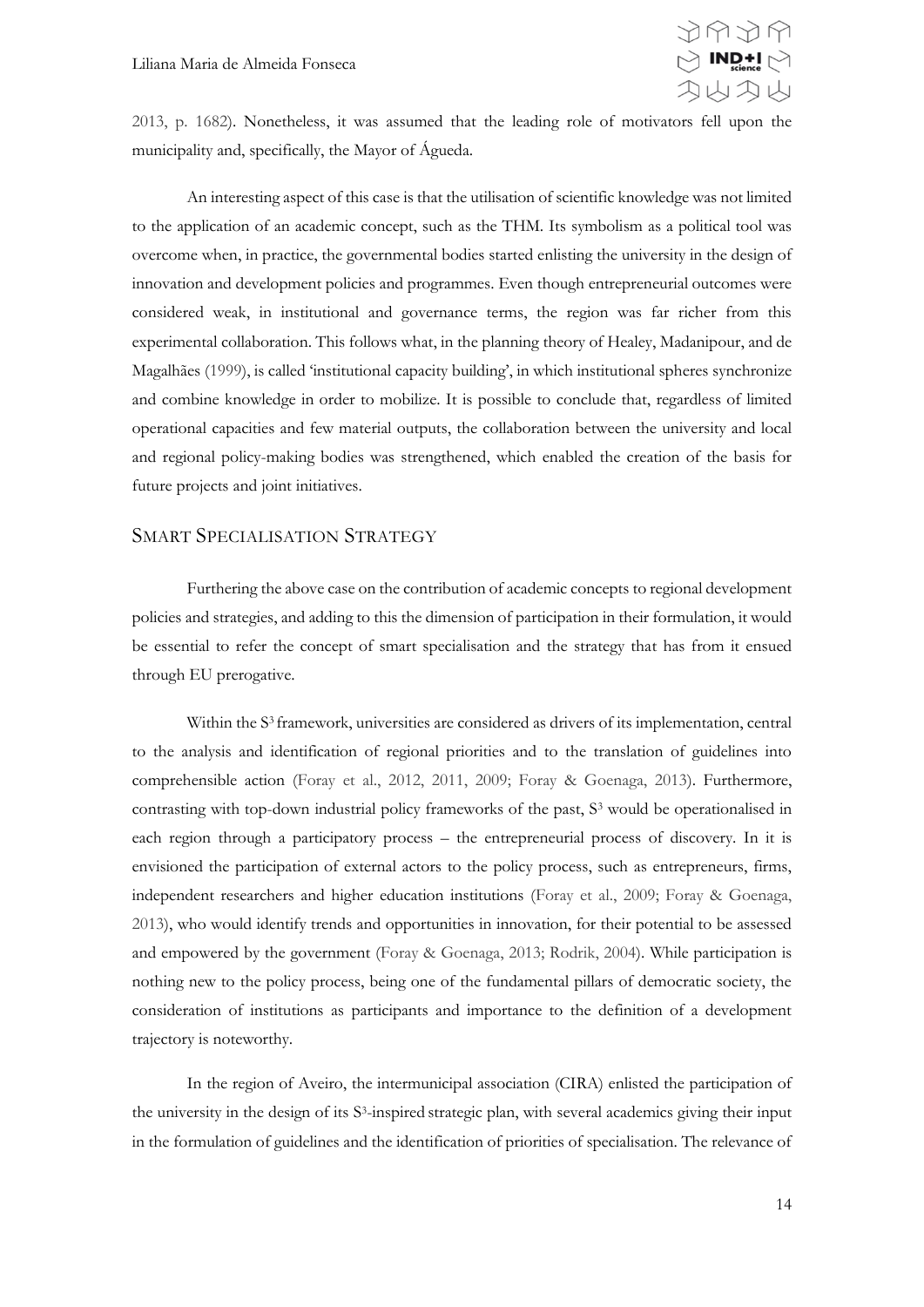<u>.</u>



the university's collaboration for the process has been highlighted by the association<sup>2</sup>. While a strong presence and interest was manifested by both parties in the formulation of the strategy, this was less noticeable in further stages of implementation and evaluation, suggesting the lack of a formal structure of participation in these phases.

#### <span id="page-14-0"></span>UNIVERSITIES IN ASSOCIATIVE REGIONAL GOVERNANCE IN AUSTRALIA

Gunasekara (2006c) pursued a comparative study between three universities in non-core metropolitan regions in Australia in an attempt to analyse their role in fomenting associative governance practices. In his work, associative governance is intended to refer to a decentralization of decision-making through incentivising a networked and collaborative approach based on mutual trust. This relates to the THM, in so that it theorises a range of actors – i.e. firms, governmental agencies, universities, industry bodies and community organisations – involved in regional governance networks. The article is inserted in the new regionalism literature, which considers universities have a more or less active role in driving these regional networks and implemented knowledge-based strategies.

The author points to four main advantages that universities bring to this process: (1) managing and supporting the development of social networks; (2) provision of knowledge inputs in a presumably knowledge-imbalanced network of actors in regional governance; (3) facilitating infrastructure, facilities and other resources that enable a more efficient implementation of regional strategies; (4) being 'honest brokers' in their monitoring and evaluation of associative operations and progress of programmes (adapted from Gunasekara, 2006c). While the paper focuses on a conceptual distinction between generative and developmental roles of these universities, in considering the different activities they engage in, the most relevant aspect for the present analysis is the conclusion that all three universities participate to a greater or lesser extent in regional governance.

Evidence showed that more associational approaches were emerging through university's staff participation in decision-making and representation in advisory bodies. The range of activities that universities performed in regional governance was also amplified, exemplified by the provision of knowledge and analysis to support decision-making, the creation of joint research projects, and participation of university representatives in governance mechanisms.

The conclusions reached suggested that universities play a crucial role in the development of associative governance, institutional and regional innovation capacity. It was also found that a less hierarchical and competitive 'milieu' was more facilitating for university participation in governance,

<sup>2</sup> These documents and the overall strategy of the university can be consulted on [http://www.regiaodeaveiro.pt/PageGen.aspx?WMCM\\_PaginaId=35609.](http://www.regiaodeaveiro.pt/PageGen.aspx?WMCM_PaginaId=35609)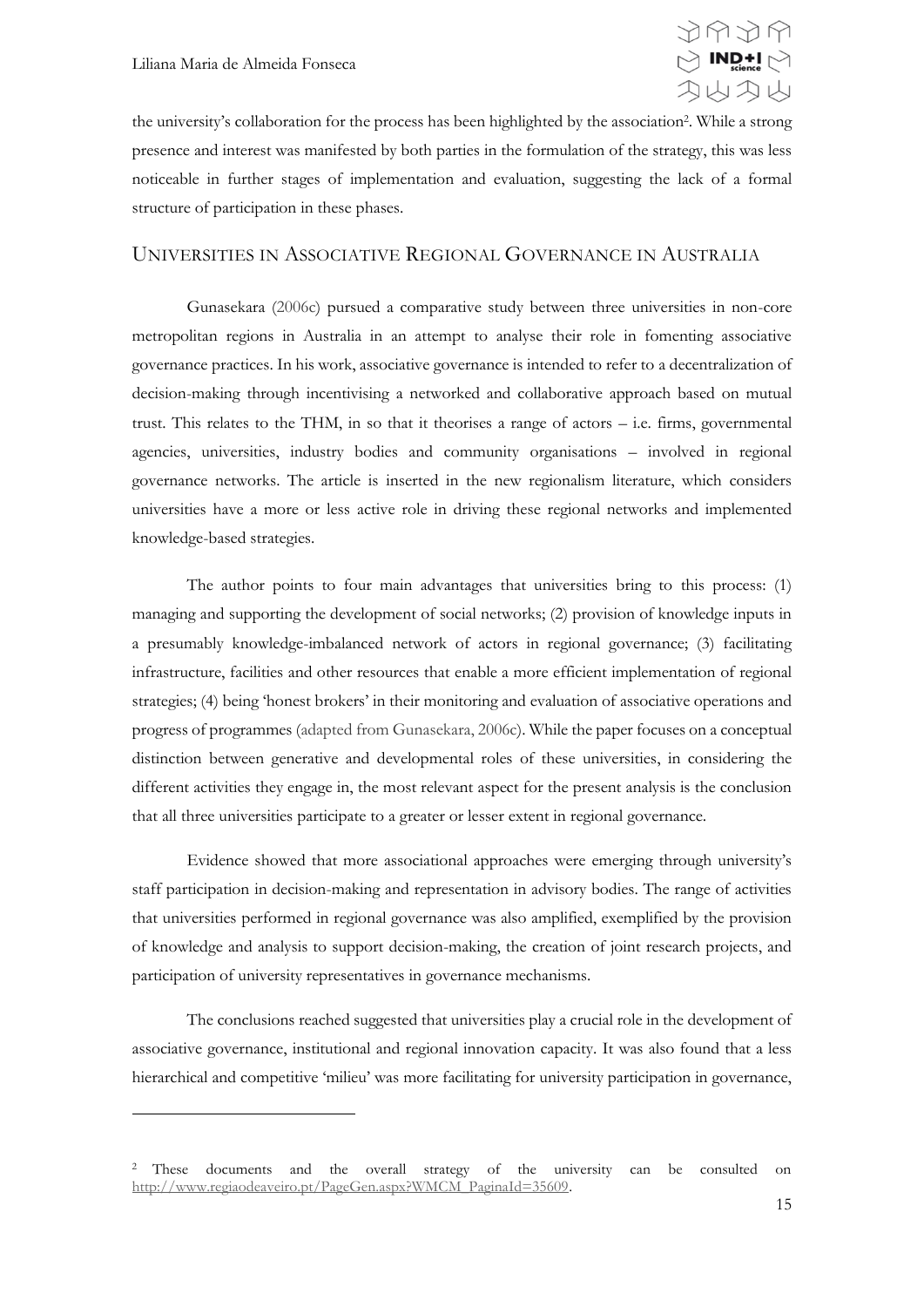

as networks open to knowledge input and exchange would foster associational structures (ibid.). This paper thus highlights the continued importance of universities in varying regional contexts to strengthen institutional capacity and informed and effective governmental operationalisation.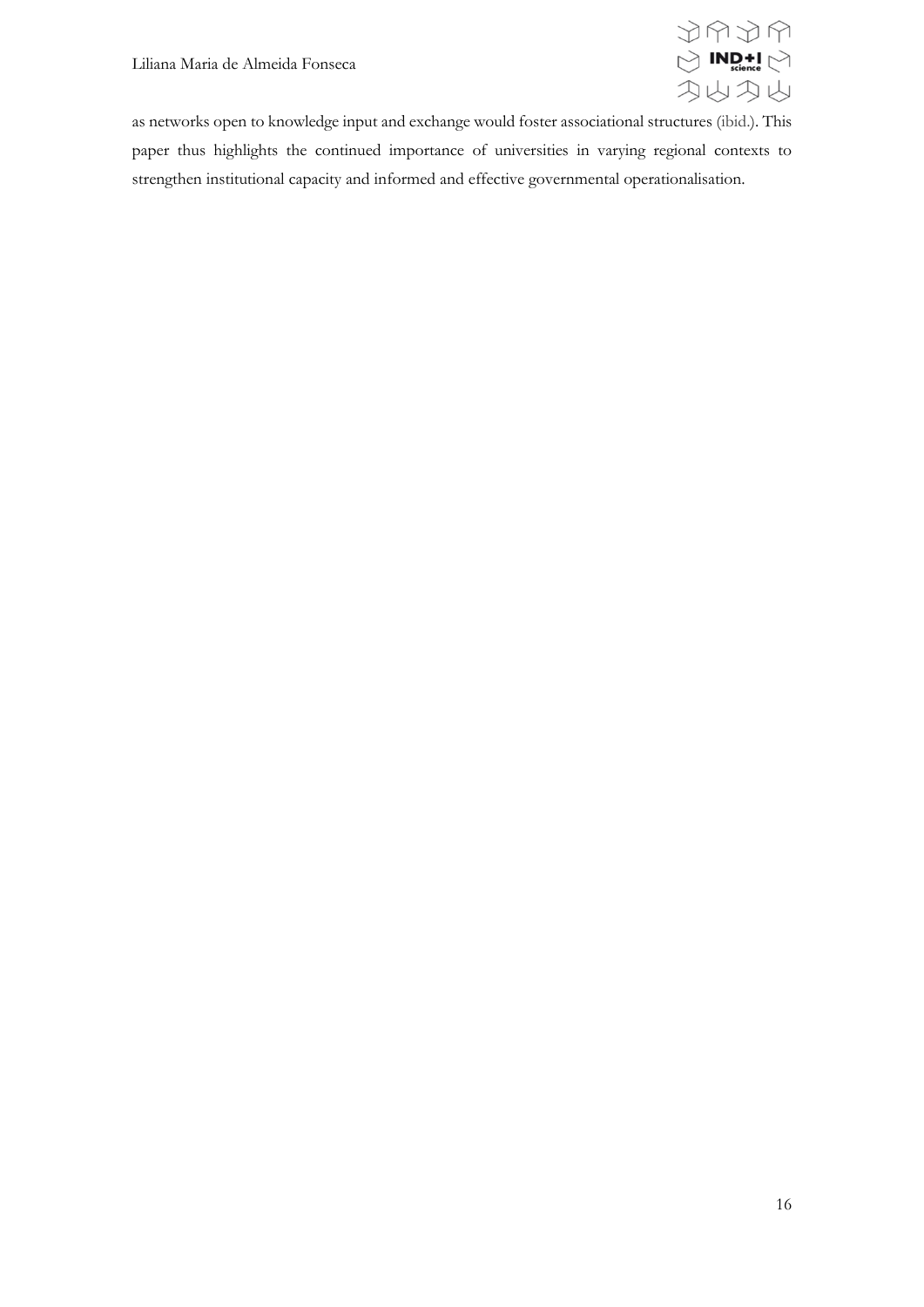

# <span id="page-16-0"></span>CONCLUDING REMARKS

As Rodrigues and Melo (2013) highlighted, informed development policies can be considered in a way 'common sense', as they enable more thoughtful and efficient policy outcomes. As scientific knowledge seeps into the policy process, even though through different gateways and varying means, one might still assume that the 'truth' provided by it, or at least the closest we have to objective reasoning, is a vital aspect to support purposeful and *public* decision-making and value. While there is some literature that has delved upon the research-to-policy relation, questions still remain on the broader role of universities in policy-making and planning, and the opportunities they seek and attain within the policy cycle overall to exert their influence and, above all, provide advice and support.

In this paper, a review was done on the forms of participation and the unique contribution universities may bring for a more informed policy process. It was concluded that the participation of these institutions was valued in what particularly regards innovation and development policies. They are considered to be a crucial axis in regional innovation networks and associative governance, believed to be essential to the success of regional development strategies and crucial for the creation of institutional capacity. Cases from the literature exemplified universities' potential in achieving this. While limited, they provide an interesting outlook on this unexplored topic, suggesting that through formal or informal, symbolic or material collaborations, with varying degrees of success, the interaction between these two spheres of university and government still provides the basis for a more participative, interactive and supportive regional development agenda. Further work needs to be realised on the materialisation and operationalisation of the forms of participation taken on by universities in the policy process, adding an important insight to the literature on the effective impacts such an institution could have in the creation of a more open and informed policy process for the effective creation of *public value*.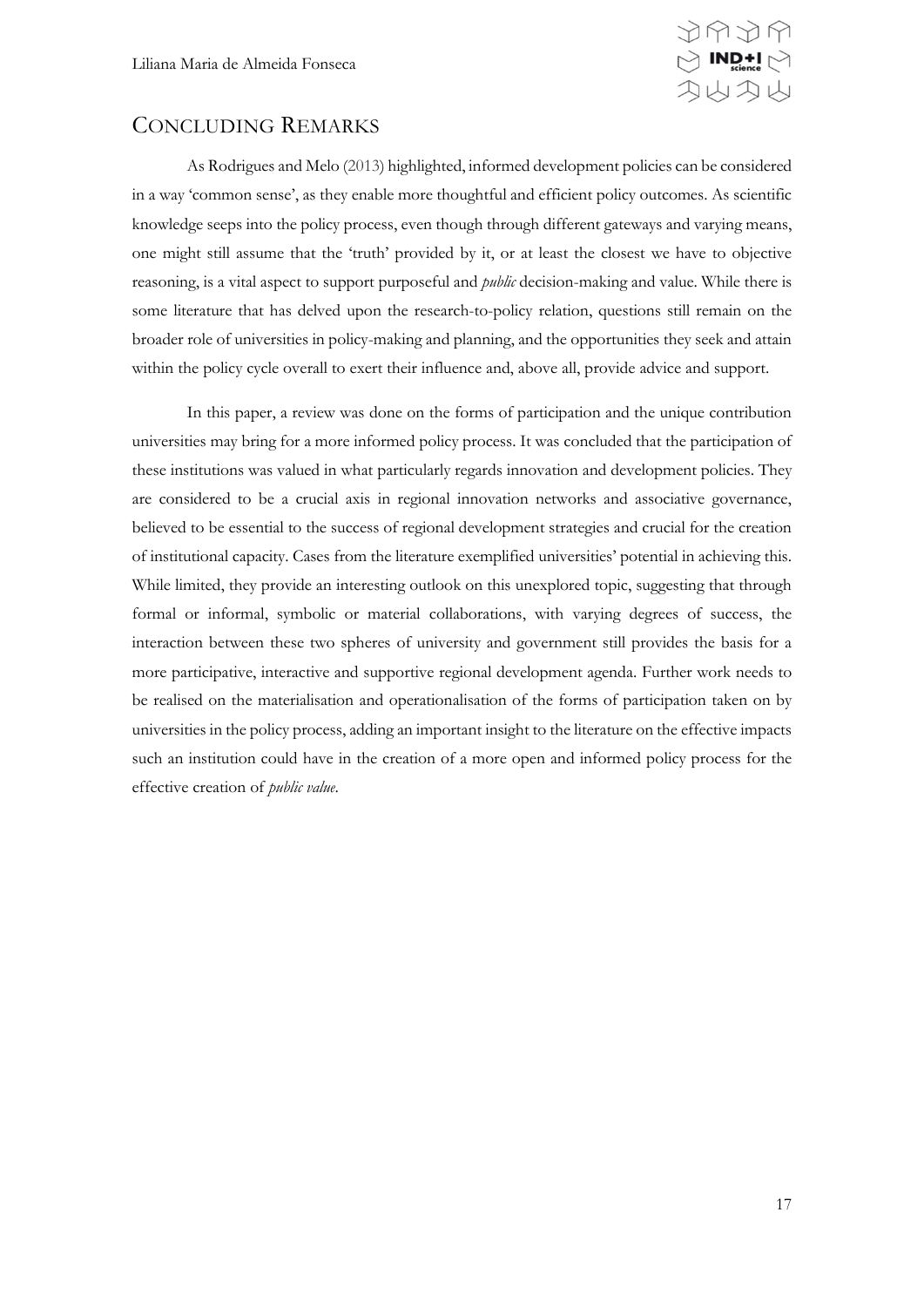

### <span id="page-17-0"></span>**REFERENCES**

Abers, R. (2000). *Inventing Local Democracy: Grassroots Politics in Brazil*. Lynne Rienner Publishers.

- Agranoff, R. (2007). *Managing within Networks: Adding Value to Public Organizations*. Georgetown University Press.
- Alinsky, S. D. (1989). *Rules for radicals: a practical primer for realistic radicals* (Vintage Books ed). New York: Vintage Books.
- Almeida, C., & Báscolo, E. (2006). Use of research results in policy decision-making, formulation, and implementation: a review of the literature. *Cadernos de Saúde Pública*, *22*, S7–S19.

Anderson, J. E. (1979). *Public policy-making* (2nd ed.). New York: Holt, Rinehart and Winston.

- Ansell, C. K. (2011). *Pragmatist Democracy: Evolutionary Learning as Public Philosophy* (1 edition). Oxford ; New York: Oxford University Press.
- Arbo, P., & Benneworth, P. (2007). *Understanding the Regional Contribution of Higher Education Institutions* (OECD Education Working Papers No. 9). Paris. https://doi.org/10.1787/161208155312
- Arnstein, S. R. (1969). A Ladder Of Citizen Participation. *Journal of the American Institute of Planners*, *35*(4), 216–224. https://doi.org/10.1080/01944366908977225
- Barca, F., McCann, P., & Rodríguez-Pose, A. (2012). The Case for Regional Development Intervention: Place-Based versus Place-Neutral Approaches. *Journal of Regional Science*, *52*(1), 134–152. https://doi.org/10.1111/j.1467-9787.2011.00756.x
- Benneworth, P., Pinheiro, R., & Karlsen, J. (2017). Strategic agency and institutional change: investigating the role of universities in regional innovation systems (RISs). *Regional Studies*, *51*(2), 235–248. https://doi.org/10.1080/00343404.2016.1215599
- Bevir, M. (2013). *A Theory of Governance*. Berkeley; Los Angeles. Retrieved from http://escholarship.org/uc/item/2qs2w3rb
- Bingham, L. B., Nabatchi, T., & O'Leary, R. (2005). The new governance: Practices and processes for stakeholder and citizen participation in the work of government. *Public Administration Review*, *65*(5), 547–558.
- Birkland, T. A. (2010). *An Introduction to the Policy Process: Theories, Concepts, and Models of Public Policy Making*. New York: M.E. Sharpe.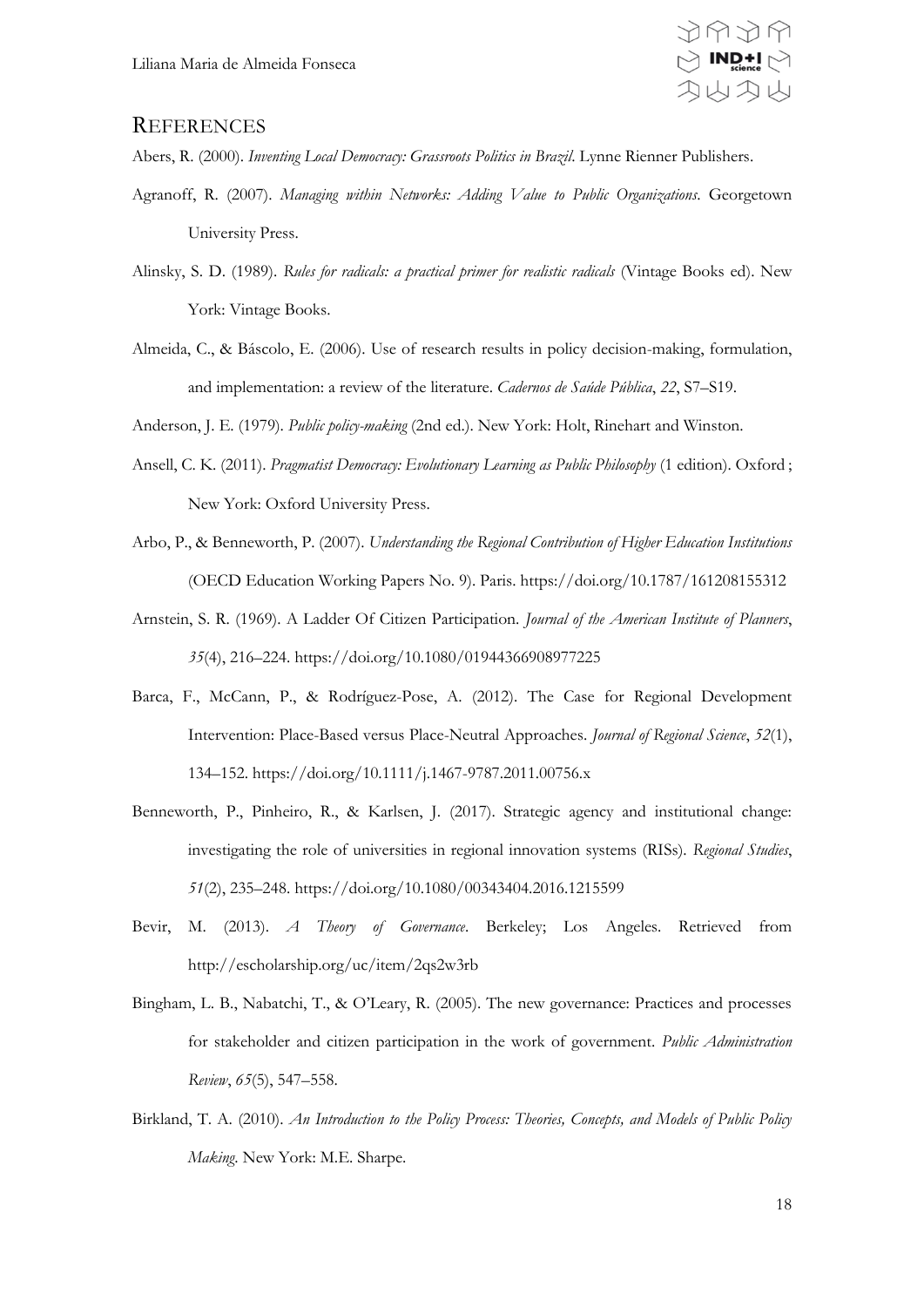- Boyte, H. C. (1989). *Commonwealth: A Return to Citizen Politics* (First Edition edition). New York : London: Free Pr.
- Boyte, H. C. (2011). Constructive Politics as Public Work. *Political Theory*, *39*(5), 630–660. https://doi.org/10.1177/0090591711413747
- Bryson, J. M., Crosby, B. C., & Bloomberg, L. (2014). Public Value Governance: Moving Beyond Traditional Public Administration and the New Public Management. *Public Administration Review*, *74*(4), 445–456. https://doi.org/10.1111/puar.12238
- Bryson, J. S., Quick, K. S., Slotterback, C. S., & Crosby, B. C. (2012). Designing Public Participation Processes. *Annual Review of Policy Design*, *3*(1), 1–10. https://doi.org/10.111/j.1540- 6210.2012.02678.x.
- Carayannis, E. G., & Campbell, D. F. J. (2009). 'Mode 3' and 'Quadruple Helix': toward a 21st century fractal innovation ecosystem. *International Journal of Technology Management*, *46*(3/4), 201. https://doi.org/10.1504/IJTM.2009.023374
- Carayannis, E. G., & Campbell, D. F. J. (2010). Triple Helix, Quadruple Helix and Quintuple Helix and How Do Knowledge, Innovation and the Environment Relate To Each Other?: A Proposed Framework for a Trans-disciplinary Analysis of Sustainable Development and Social Ecology. *International Journal of Social Ecology and Sustainable Development*, *1*(1), 41–69. https://doi.org/10.4018/jsesd.2010010105
- Cochran, C. L., & Malone, E. F. (1995). *Public policy: perspectives and choices*. Pennsylvania: McGraw-Hill Higher Education.
- Cooke, P. (1992). Regional innovation systems: Competitive regulation in the new Europe. *Geoforum*, *23*(3), 365–382. https://doi.org/10.1016/0016-7185(92)90048-9
- Dye, T. R. (1992). *Understanding public policy* (7th ed.). New Jersey: Prentice Hall PTR.
- Easton, D. (1953). *The Political System: An Inquiry Into the State of Political Science*. New York: Knopf.
- Edquist, C. (Ed.). (1997). *Systems of innovation: technologies, institutions, and organizations*. London ; Washington: Pinter.
- Etzkowitz, H. (1990). The Second Academic Revolution: The Role of the Research University in Economic Development. In S. E. Cozzens, P. Healey, A. Rip, & J. Ziman (Eds.), *The Research*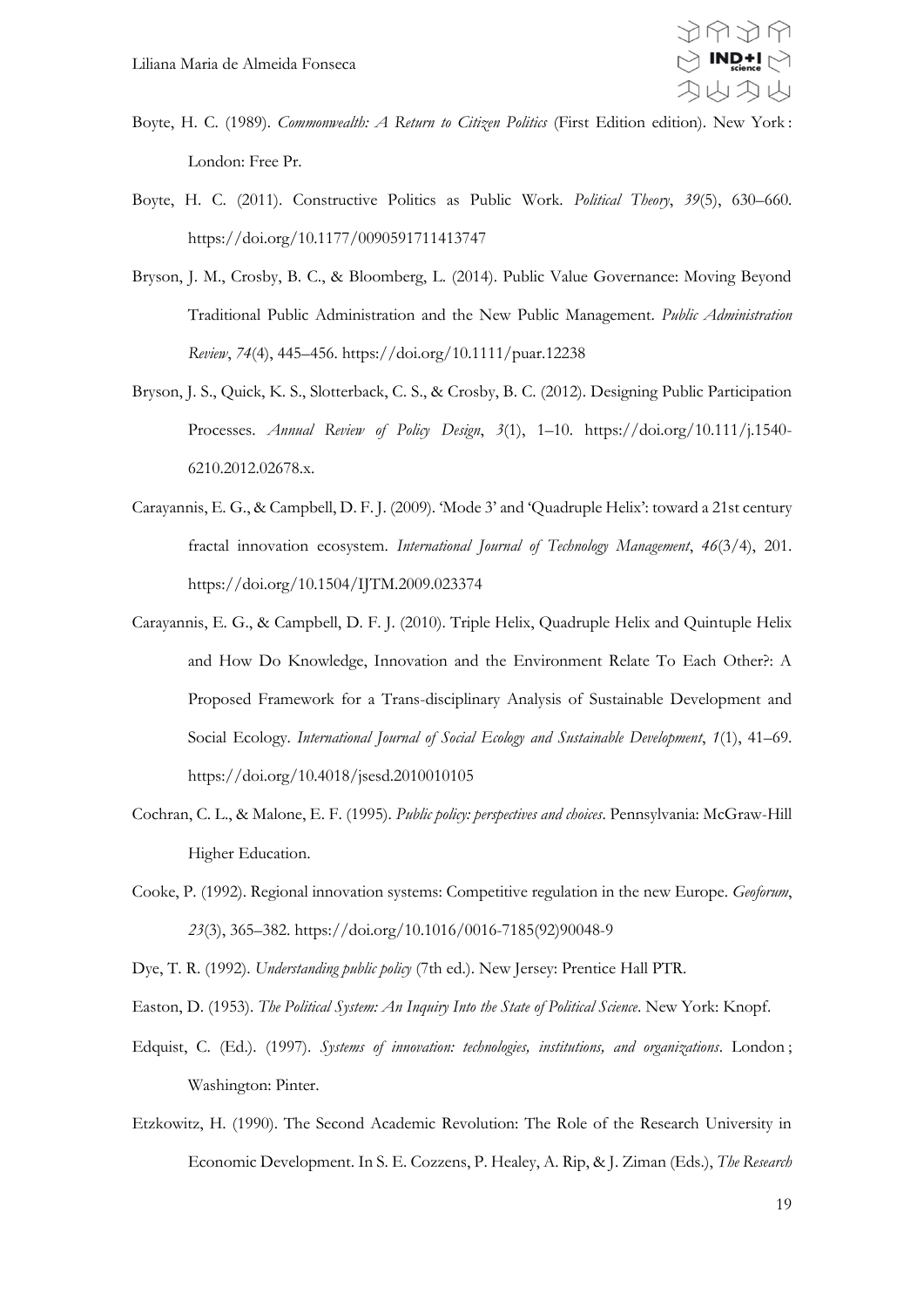

*System in Transition* (pp. 109–124). Dordrecht: Springer Netherlands. https://doi.org/10.1007/978-94-009-2091-0\_9

- Etzkowitz, H., & Leydesdorff, L. (2000). The dynamics of innovation: from National Systems and 'Mode 2' to a Triple Helix of university–industry–government relations. *Research Policy*, *29*(2), 109–123. https://doi.org/10.1016/S0048-7333(99)00055-4
- Etzkowitz, H., & Leydesdorff, L. A. (1997). Introduction: Universities in the Global Knowledge Economy. In *Universities and the Global Knowledge Economy: A Triple Helix of University-industrygovernment Relations* (pp. 1–8). London ; Washington: Pinter.
- European Commission. (2011). Communication from the Commission to the European Parliament, the Council, the European Economic and Social Committee and the Committee of the Regions. Supporting growth and jobs – an agenda for the modernisation of Europe's higher education systems. Retrieved 5 June 2017, from http://eur-lex.europa.eu/legalcontent/EN/TXT/PDF/?uri=CELEX:52011DC0567&from=EN
- Feldman, M. S., & Quick, K. S. (2009). Generating Resources and Energizing Frameworks Through Inclusive Public Management. *International Public Management Journal*, *12*(2), 137–171. https://doi.org/10.1080/10967490902873408
- Fischer, F. (2000). *Citizens, experts, and the environment: The politics of local knowledge*. Duke University Press. Retrieved from http://books.google.com/books?hl=en&lr=&id=Lz7\_JKAIp4kC&oi=fnd&pg=PR6&dq =%22tension+between+professional+expertise+and+democratic%22+%22writers+even +suggest+that+the+division+between+those+with%22+%22and+the+intellectual+wher

ewithal+to+contribute%22+%22the+disturbing+decline+of+democratic+practices+at+h ome.%22+&ots=lFrqmdTkes&sig=JJqOwMCfjDoiTC-waVB-Ir4jnns

Florida, R. (1998). Calibrating the Learning Region. In J. de La Mothe & G. Paquet (Eds.), *Local and Regional Systems of Innovation* (pp. 19–28). Boston, MA: Springer US. https://doi.org/10.1007/978-1-4615-5551-3\_2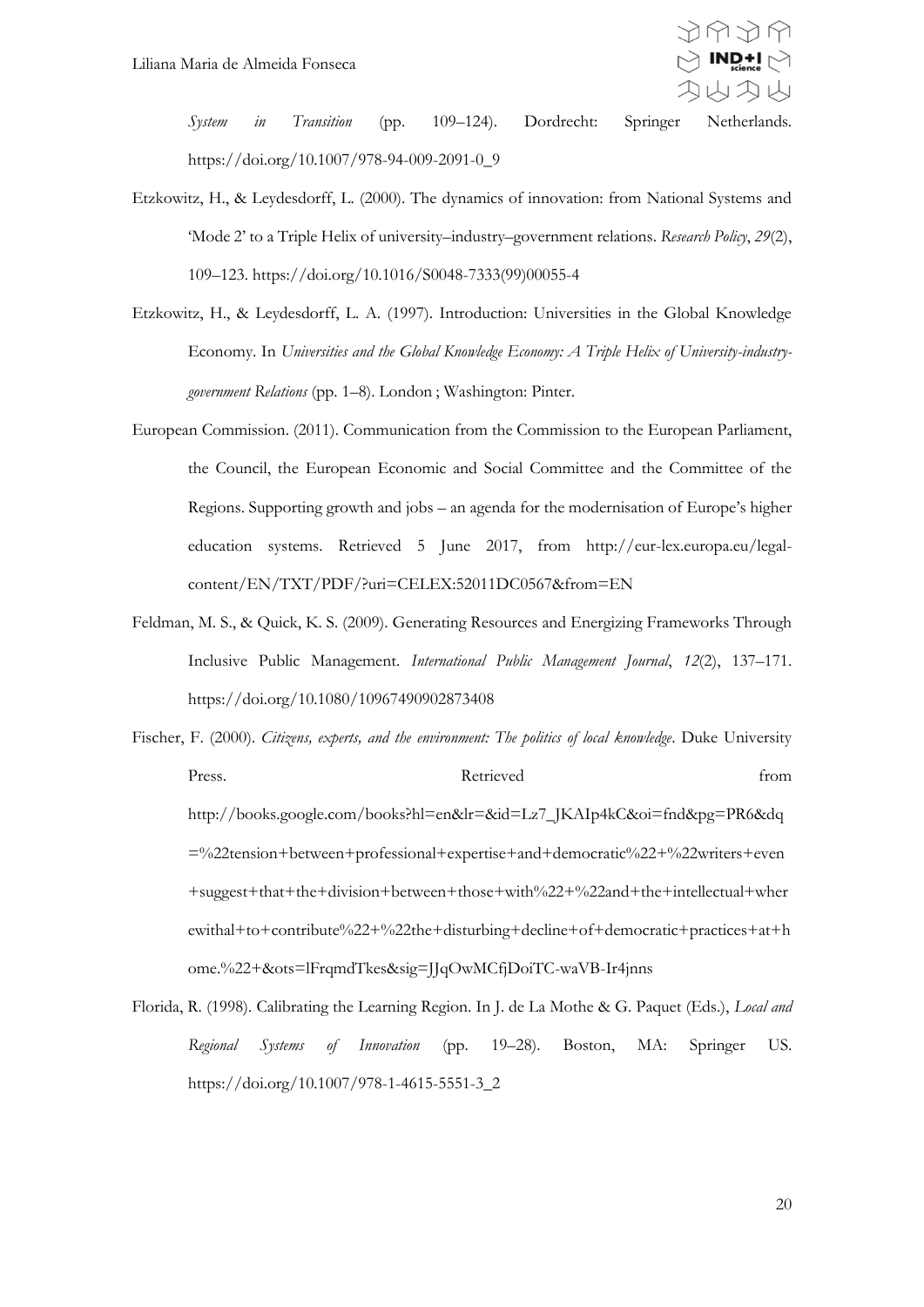

- Foray, D., David, P. A., & Hall, B. H. (2011). *Smart Specialisation from Academic Idea to Political Instrument, the Surprising Career of a Concept and the Difficulties Involved in its Implementation*. EPFL. Retrieved from https://infoscience.epfl.ch/record/170252/
- Foray, D., David, P., & Hall, B. (2009). Smart Specialisation The Concept. *Knowledge for Growth Expert Group*. **Retrieved heating** *Group*. **from** http://cemi.epfl.ch/files/content/sites/cemi/files/users/178044/public/Measuring%20s mart%20specialisation.doc
- Foray, D., Goddard, J., Goenaga, X., Landabaso, M., McCann, P., Morgan, K., … Ortega-Argilés, R. (2012). *Guide to Research and Innovation Strategies for Smart Specialisation (RIS 3)*. Luxembourg: Publications Office of the European Union.
- Foray, D., & Goenaga, X. (2013). *The Goals of Smart Specialisation*. Luxembourg: Publications Office. Retrieved from http://dx.publications.europa.eu/10.2791/20158
- Freeman, R. E. (2010). *Strategic Management: A Stakeholder Approach*. Cambridge University Press.
- Fung, A. (2006). Varieties of Participation in Complex Governance. *Public Administration Review*, *66*, 66–75. https://doi.org/10.1111/j.1540-6210.2006.00667.x
- Fung, A. (2007). Democratic Theory and Political Science: A Pragmatic Method of Constructive Engagement. *American Political Science Review*, *101*(03), 443–458. https://doi.org/10.1017/S000305540707030X
- Gaventa, J. (2007). Foreword. In A. Cornwall & V. S. Coelho (Eds.), *Spaces for Change?: The Politics of Citizen Participation in New Democratic Arenas* (pp. 10–18). London: Zed Books. Retrieved from http://www.press.uchicago.edu/ucp/books/book/distributed/S/bo20852321.html
- Gibbons, M., Limoges, C., Nowotny, H., Schwartzman, S., Scott, P., & Trow, M. (1994). *The New Production of Knowledge: The Dynamics of Science and Research in Contemporary Societies*. SAGE.
- Godin, B. (2006). The Knowledge-Based Economy: Conceptual Framework or Buzzword? *The Journal of Technology Transfer*, *31*(1), 17–30. https://doi.org/10.1007/s10961-005-5010-x
- Goldsmith, S., & Eggers, W. D. (2005). *Governing by Network: The New Shape of the Public Sector*. Brookings Institution Press.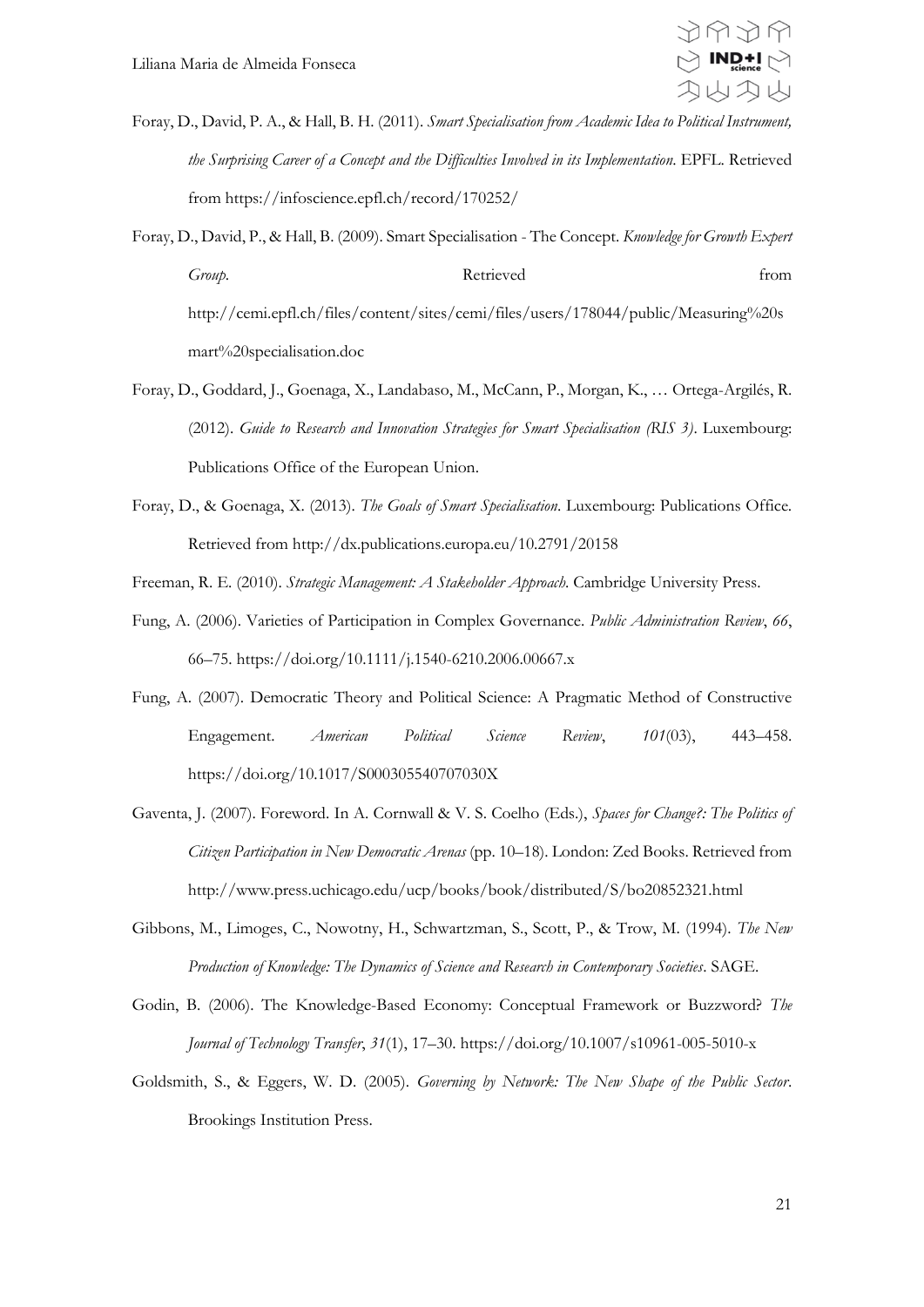

- Greenberg, J. N., & Choi, T. (1983). The role of the social sciences in the health services research: an overview. In T. Choi & J. N. Greenberg (Eds.), *Social Science Approaches to Health Services Research* (pp. 2–20). Ann Arbor, Michigan: Health Administration Pr.
- Gunasekara, C. (2006a). Reframing the role of universities in the development of regional innovation systems. *The Journal of Technology Transfer*, *31*(1), 101–113.
- Gunasekara, C. (2006b). The generative and developmental roles of universities in regional innovation systems. *Science and Public Policy*, *33*(2), 137–150.
- Gunasekara, C. (2006c). Universities and associative regional governance: Australian evidence in noncore metropolitan regions. *Regional Studies*, *40*(7), 727–741. https://doi.org/10.1080/00343400600959355
- Healey, P., Madanipour, A., & de Magalhaes, C. (1999). Institutional Capacity-Building, Urban Planning and Urban Regeneration Projects. *FUTURA- Journal of the Finish Society for Future Studies*, *18*(3), 117–137.
- Jacobs, L. R., Cook, F. L., & Carpini, M. X. D. (2009). *Talking Together: Public Deliberation and Political Participation in America*. Chicago: University Of Chicago Press.
- Jørgensen, T. B., & Bozeman, B. (2007). Public Values. *Administration & Society*, *39*(3), 354–381. https://doi.org/10.1177/0095399707300703
- Kahn, S. (1970). *How People Get Power; Organizing Oppressed Communities for Action.* (1970 FIRST EDITION SOFTCOVER edition). New York u.a: Mcgraw-Hill.
- Kelly, G., Mulgan, G., & Muers, S. (2002). Creating public value. *London, Cabinet Office*. Retrieved from http://www.academia.edu/download/44099438/public\_value2.pdf
- Kooiman, J. (2003). *Governing as Governance*. Sage Publications.
- Leighninger, M. (2010). Teaching democracy in public administration: Trends and future prospects. *Journal of Public Deliberation*, *6*(1). Retrieved from http://search.proquest.com/openview/a7bf3f9bd032de1d72ebd529ed1f5058/1?pqorigsite=gscholar&cbl=1896342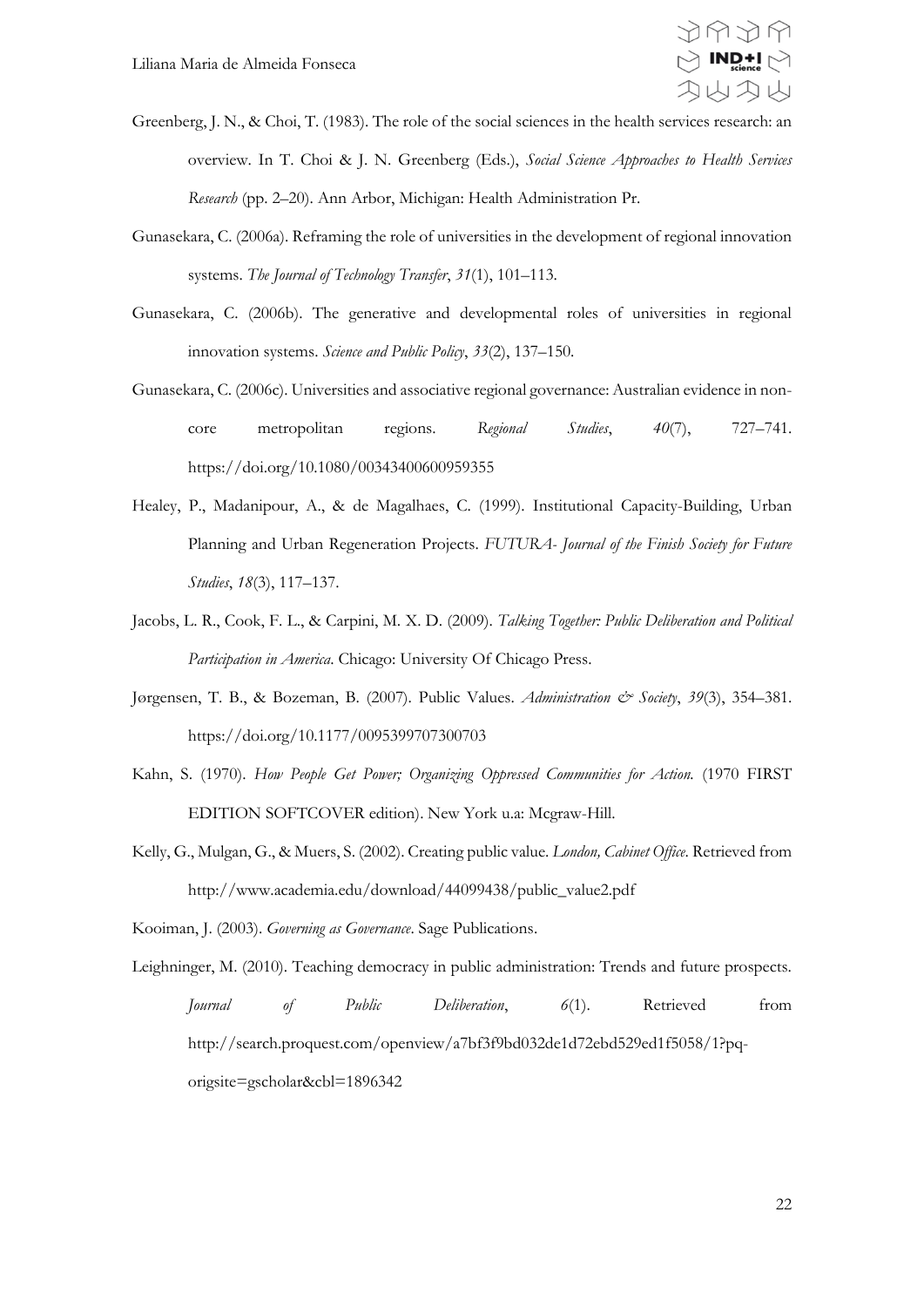

- Leydesdorff, L. (2012). The Triple Helix, Quadruple Helix, …, and an N-Tuple of Helices: Explanatory Models for Analyzing the Knowledge-Based Economy? *Journal of the Knowledge Economy*, *3*(1), 25–35. https://doi.org/10.1007/s13132-011-0049-4
- Leydesdorff, L., & Etzkowitz, H. (2003). Can 'the public' be considered as a fourth helix in universityindustry-government relations? Report on the Fourth Triple Helix Conference, 2002. *Science and Public Policy*, *30*(1), 55–61. https://doi.org/10.3152/147154303781780678
- List, F. (2011). *National System of Political Economy: The History (Three Volumes in One)*. New York: Cosimo, Inc.
- Lundvall, B.-Å. (Ed.). (2010). *National Systems of Innovation*. Anthem Press. Retrieved from http://www.jstor.org/stable/j.ctt1gxp7cs
- McGinnis, M. D., & Ostrom, E. (2012). Reflections on Vincent Ostrom, Public Administration, and Polycentricity. *Public Administration Review*, *72*(1), 15–25. https://doi.org/10.1111/j.1540- 6210.2011.02488.x
- Moore, A. (2012). Following from the front: theorizing deliberative facilitation. *Critical Policy Studies*, *6*(2), 146–162. https://doi.org/10.1080/19460171.2012.689735
- Morgan, D. F., & Cook, B. J. (2014). *New Public Governance: A Regime-Centered Perspective*. New York; London: M.E. Sharpe.
- Moynihan, D. P. (1969). *On understanding poverty: perspectives from the social sciences*. New York: Basic Books.
- Nutley, S. M., Walter, I., & Davies, H. T. O. (2007). *Using Evidence: How Research Can Inform Public Services*. Bristol: Policy Press at the University of Bristol. Retrieved from http://www.jstor.org/stable/j.ctt9qgwt1
- OECD. (1996). The Knowledge-based Economy. OECD. Retrieved from https://www.oecd.org/sti/sci-tech/1913021.pdf
- Osborne, S. P. (Ed.). (2010). *The New Public Governance?: Emerging Perspectives on the Theory and Practice of Public Governance* (1 edition). London ; New York: Routledge.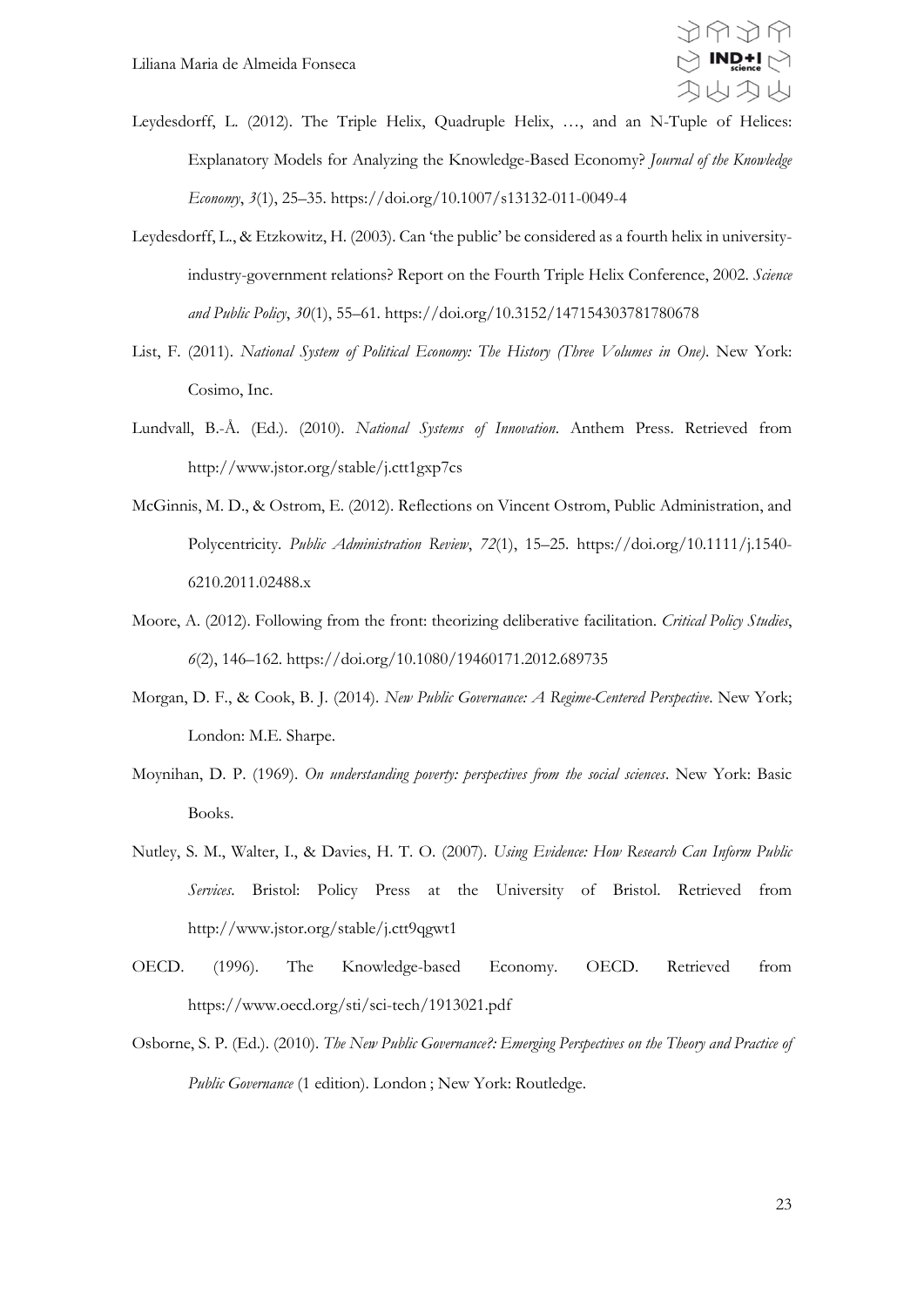

- Ostrom, V., & Ostrom, E. (1971). Public Choice: A Different Approach to the Study of Public Administration. *Public Administration Review*, *31*(2), 203–216. https://doi.org/10.2307/974676
- Ozawa, C. P., & Susskind, L. (1985). Mediating science-intensive policy disputes. *Journal of Policy Analysis and Management*, *5*(1), 23–39. https://doi.org/10.1002/pam.4050050102
- Polletta, F. (2004). *Freedom Is an Endless Meeting: Democracy in American Social Movements* (1 edition). Chicago: University Of Chicago Press.
- Provan, K. G., & Kenis, P. (2008). Modes of Network Governance: Structure, Management, and Effectiveness. *Journal of Public Administration Research and Theory*, *18*(2), 229–252. https://doi.org/10.1093/jopart/mum015
- Quick, K. S., & Bryson, J. M. (2016). Theories of Public Participation in Governance. In C. Ansell & J. Torfing (Eds.), *Handbook on Theories of Governance* (pp. 158–169). Cheltenham, UK Northampton, MA, USA: Edward Elgar Pub.
- Reich, R. B. (Ed.). (1990). *The Power of Public Ideas* (Reprint edition). Cambridge, Mass.: Harvard University Press.
- Renn, O., Webler, T., Rakel, H., Dienel, P., & Johnson, B. (1993). Public participation in decision making: A three-step procedure. *Policy Sciences*, *26*(3), 189–214. https://doi.org/10.1007/BF00999716
- Roberts, N. (2004). Public Deliberation in an Age of Direct Citizen Participation. *The American Review of Public Administration*, *34*(4), 315–353. https://doi.org/10.1177/0275074004269288
- Rodrigues, C. (2001). *Universidades, sistemas de inovação e coesão regional*. Universidade de Aveiro. Retrieved from http://ria.ua.pt/handle/10773/13039
- Rodrigues, C., & Melo, A. I. (2013). The Triple Helix Model as Inspiration for Local Development Policies: An Experience-Based Perspective: The triple helix model and local development in Portugal. *International Journal of Urban and Regional Research*, *37*(5), 1675–1687. https://doi.org/10.1111/j.1468-2427.2012.01117.x
- Rodrik, D. (2004). Industrial policy for the twenty-first century. *CEPR Discussion Paper No. 4767*. Retrieved from https://papers.ssrn.com/sol3/papers.cfm?abstract\_id=666808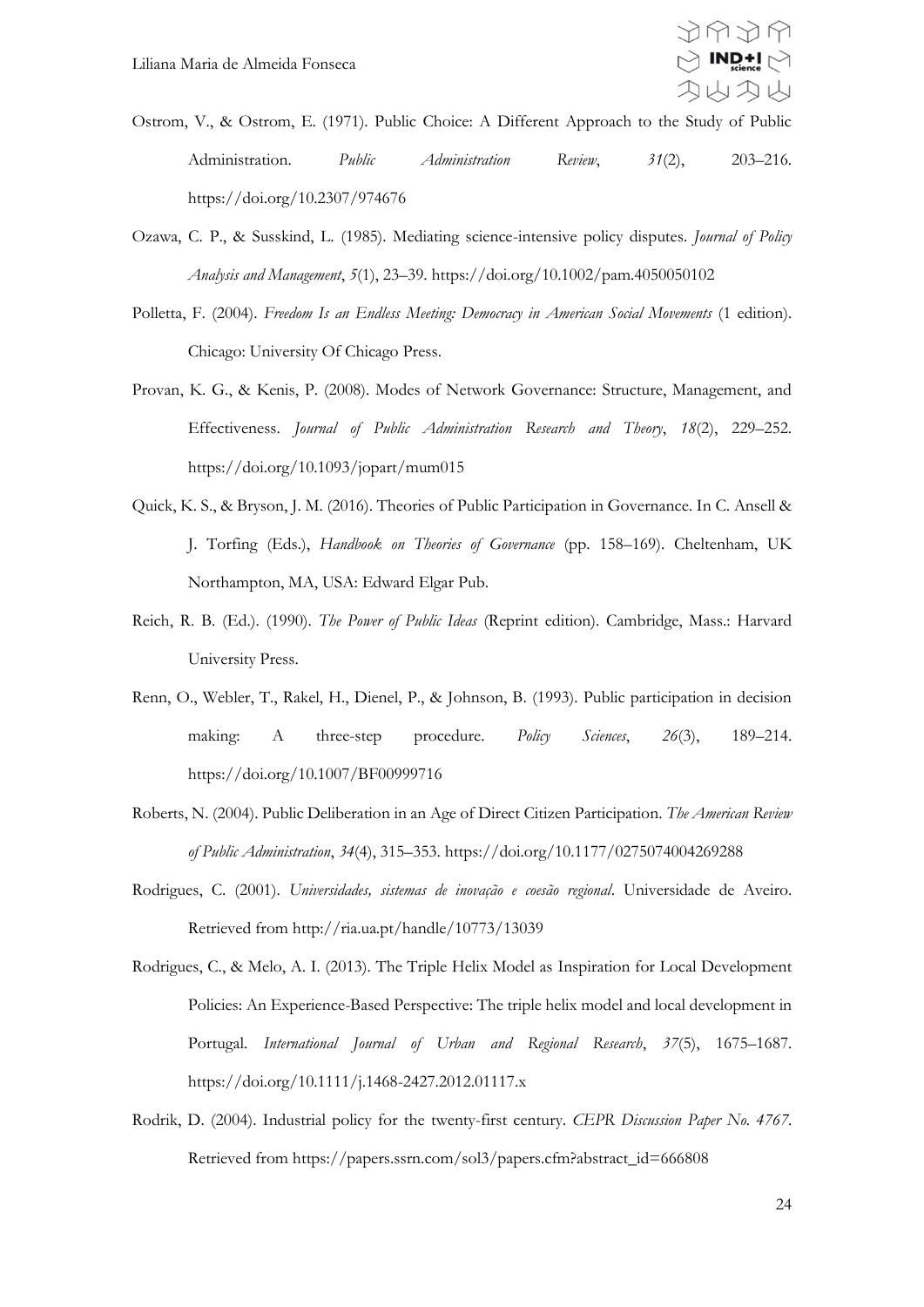

- Scott, J. C. (1998). *Seeing like a state: how certain schemes to improve the human condition have failed*. New Haven: Yale University Press.
- Shapin, S. (2012). The Ivory Tower: the history of a figure of speech and its cultural uses. *The British Journal for the History of Science*, *45*(01), 1–27. https://doi.org/10.1017/S0007087412000118
- Simonsen, W., & Robbins, M. D. (2000). *Citizen Participation in Resource Allocation*. New York: Avalon Publishing.
- Smith, K. H. (2002). *What is the 'Knowledge Economy'? Knowledge intensity and distributed knowledge bases* (Report No. #2002-6). Maastricht, The Netherlands: United Nations Univeristy, Institute for New Technologies. Retrieved from http://econpapers.repec.org/scripts/redir.pl?u=http%3A%2F%2Fwww.intech.unu.edu%2 Fpublications%2Fdiscussion-papers%2F2002-6.pdf;h=repec:dgr:unuint:200206
- Stehr, N. (2002). *Knowledge and Economic Conduct: The Social Foundations of the Modern Economy*. University of Toronto Press.
- Thomson, A. M., & Perry, J. L. (2006). Collaboration Processes: Inside the Black Box. *Public Administration Review*, *66*, 20–32. https://doi.org/10.1111/j.1540-6210.2006.00663.x
- Trostle, J., Bronfman, M., & Langer, A. (1999). How do researchers influence decision-makers? Case studies of Mexican policies. *Health Policy and Planning*, *14*(2), 103–114.
- Uyarra, E. (2010). Conceptualizing the Regional Roles of Universities, Implications and Contradictions. *European Planning Studies*, *18*(8), 1227–1246. https://doi.org/10.1080/09654311003791275
- Uyarra, E., Flanagan, K., Magro, E., Wilson, J. R., & Sotarauta, M. (2017). Understanding regional innovation policy dynamics: Actors, agency and learning. *Environment and Planning C: Politics and Space*, *35*(4), 559–568. https://doi.org/10.1177/2399654417705914
- Vas, Z. (2013). Evidence on Knowledge-intensive Industries in the Regional Innovation System of Southern Great Plain. Retrieved from http://publicatio.bibl.uszeged.hu/8058/2/Vas\_2013.pdf
- Weiss, C. H. (1979). The Many Meanings of Research Utilization. *Public Administration Review*, *39*(5), 426–431. https://doi.org/10.2307/3109916